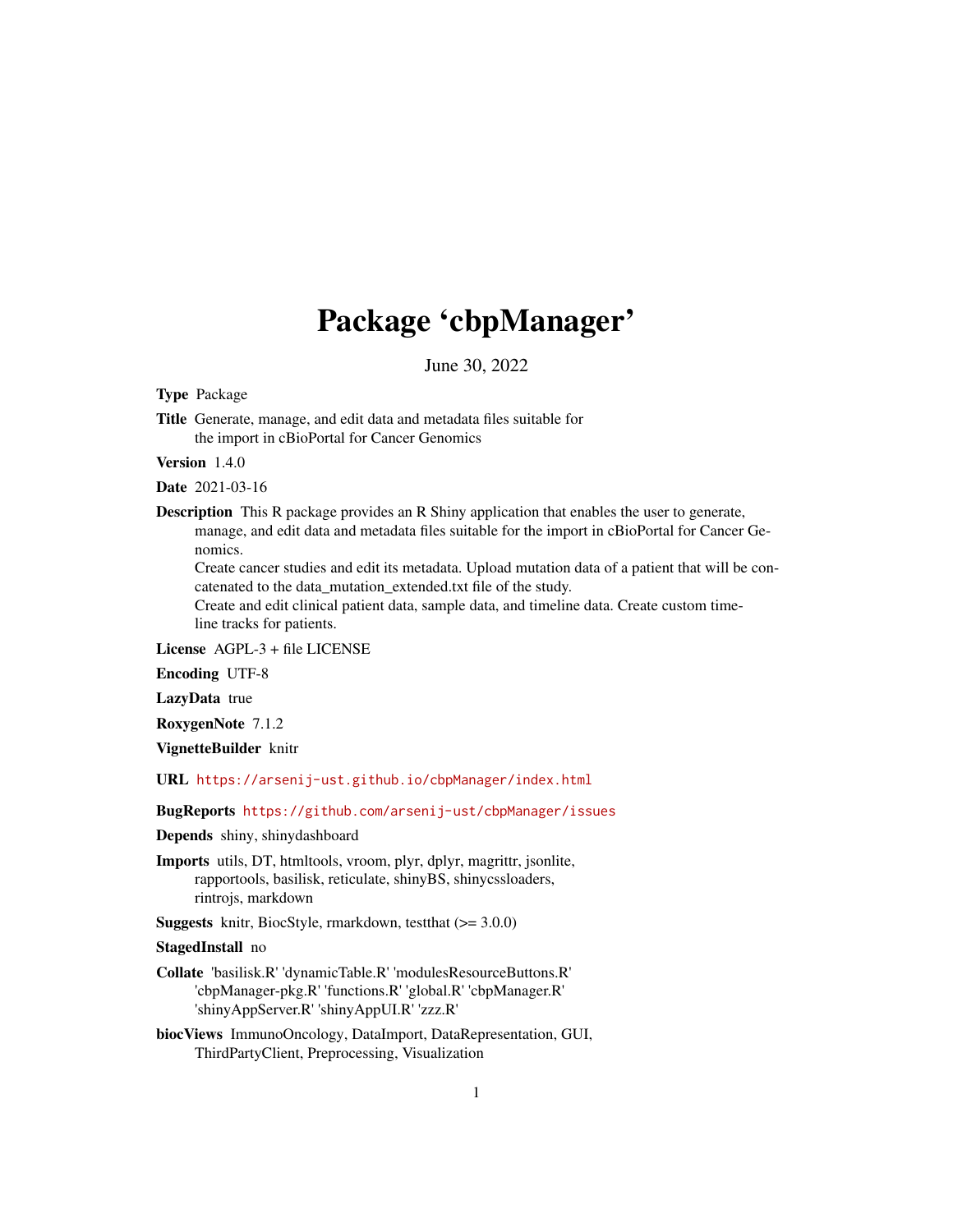# Config/testthat/edition 3

git\_url https://git.bioconductor.org/packages/cbpManager

git\_branch RELEASE\_3\_15 git\_last\_commit d6c0260

git\_last\_commit\_date 2022-04-26

Date/Publication 2022-06-30

Author Arsenij Ustjanzew [aut, cre, cph] (<<https://orcid.org/0000-0002-1014-4521>>), Federico Marini [aut] (<<https://orcid.org/0000-0003-3252-7758>>)

Maintainer Arsenij Ustjanzew <arsenij.ustjanzew@gmail.com>

# R topics documented: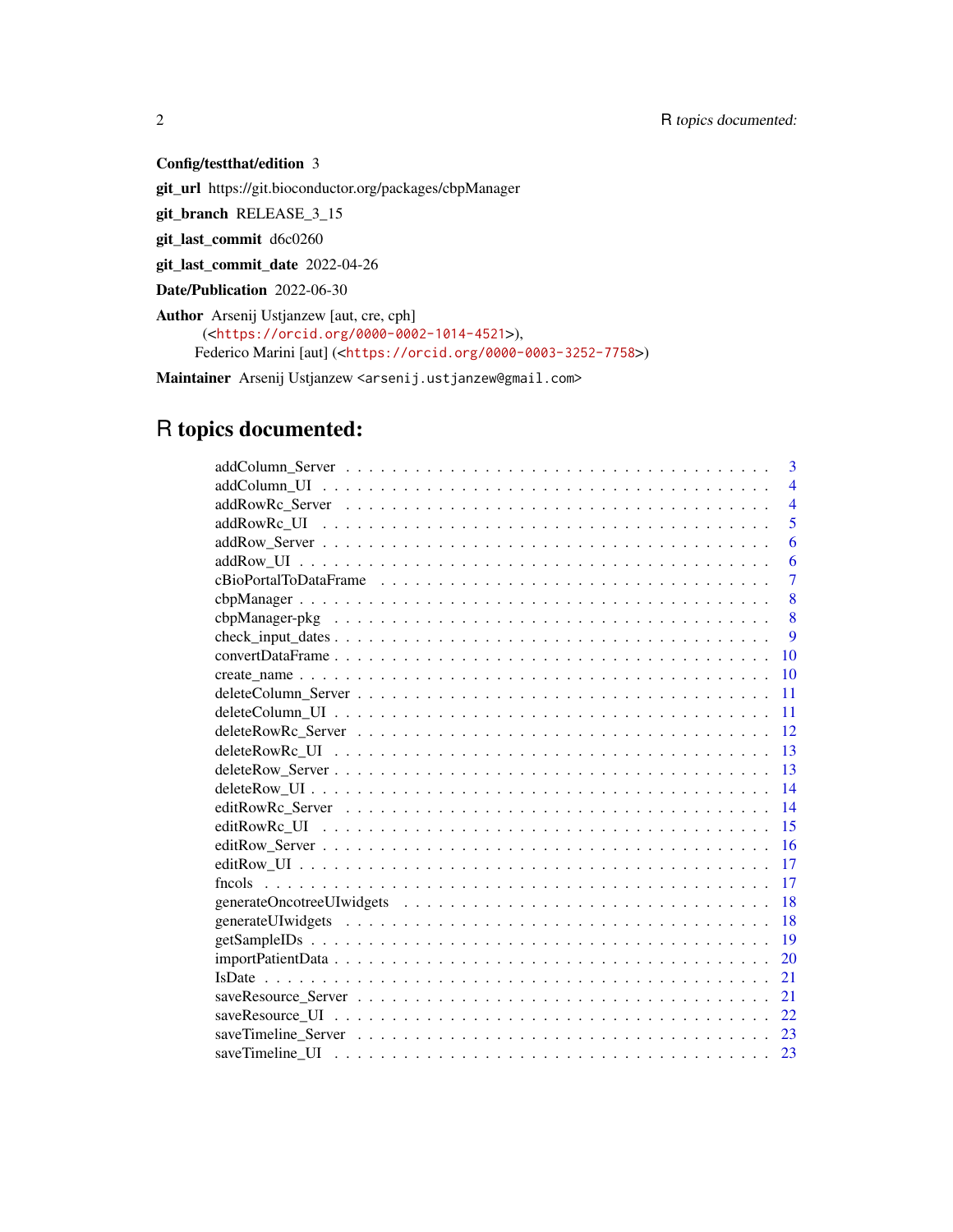<span id="page-2-0"></span>

| Index | 29 |
|-------|----|
|       |    |
|       |    |
|       |    |
|       |    |
|       |    |
|       |    |
|       |    |
|       |    |
|       |    |
|       |    |

addColumn\_Server *Server logic of module for adding a column*

# Description

Server logic of module for adding a column

## Usage

addColumn\_Server(input, output, session, data)

## Arguments

| input   | Shiny input               |
|---------|---------------------------|
| output  | Shiny output              |
| session | Shiny session             |
| data    | source data as data.frame |

#### Value

reactive data.frame of modified source data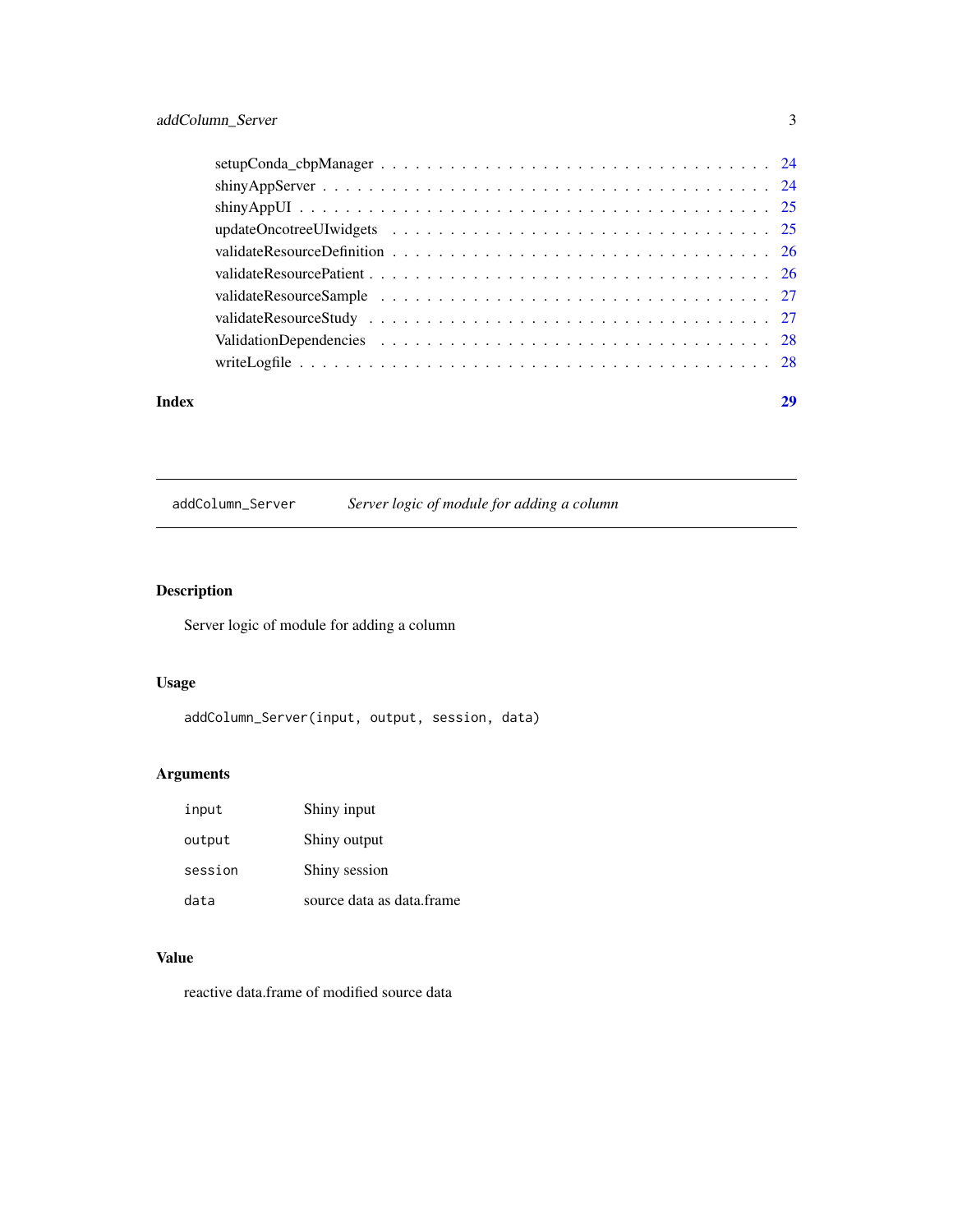<span id="page-3-0"></span>

UI elements of module for adding a column

#### Usage

addColumn\_UI(id, label = "Add column")

#### Arguments

| id    | module id           |
|-------|---------------------|
| label | label of the button |

#### Value

UI module

addRowRc\_Server *Server logic of Resource tab module for adding a row*

#### Description

Server logic of Resource tab module for adding a row

#### Usage

```
addRowRc_Server(
  input,
  output,
  session,
  data,
 patient_ids = NULL,
  sample_ids = NULL,
 resource_ids = NULL,
  resource_type = c("definition", "sample", "patient", "study")
\mathcal{E}
```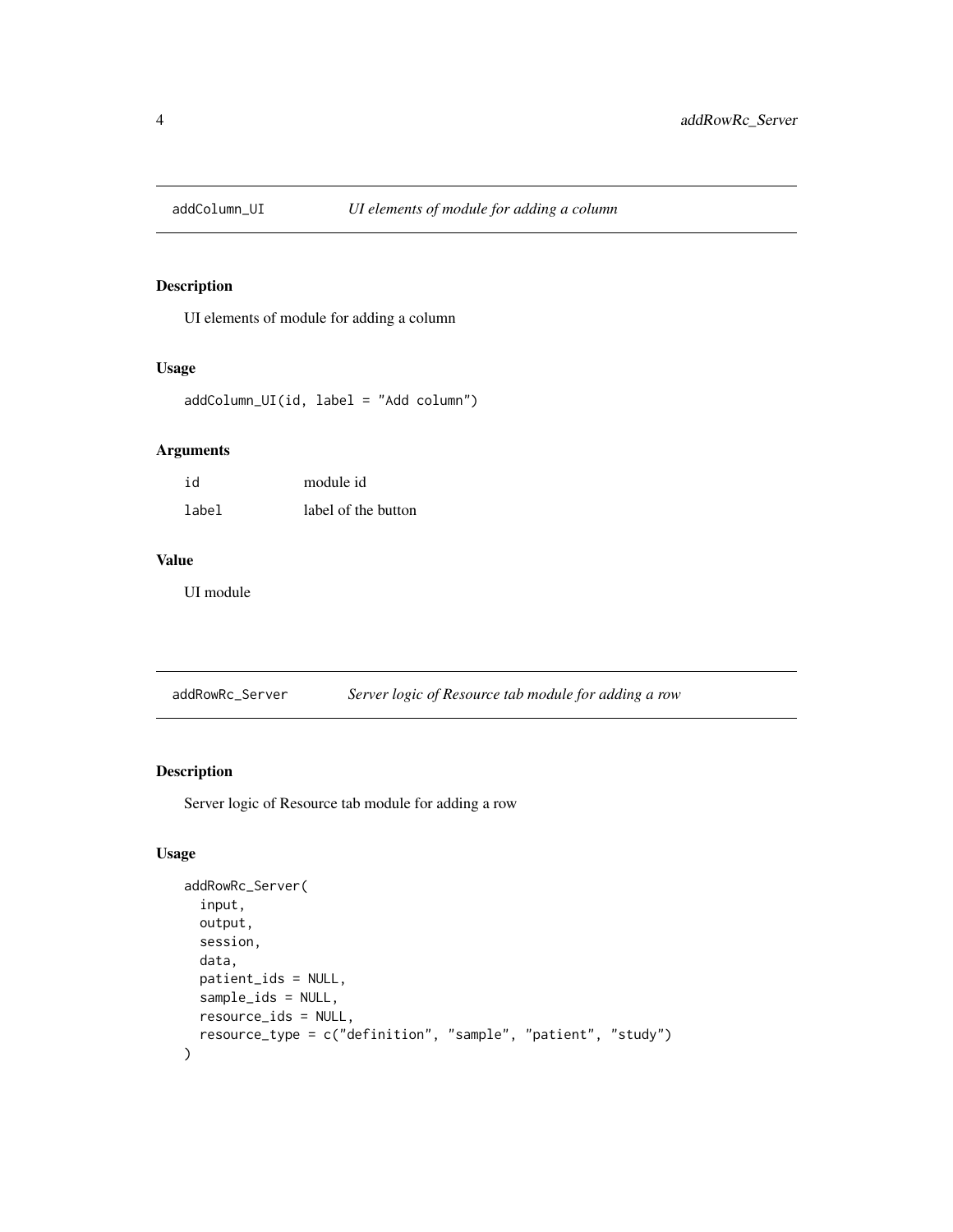## <span id="page-4-0"></span>addRowRc\_UI 5

#### Arguments

| input         | Shiny input                                                                 |
|---------------|-----------------------------------------------------------------------------|
| output        | Shiny output                                                                |
| session       | Shiny session                                                               |
| data          | Source data as data.frame                                                   |
| patient_ids   | Reactive vector of existing patient IDs                                     |
| sample_ids    | Reactive data.frame of existing patient IDs and sample IDs                  |
| resource_ids  | Reactive data frame of data resource definition                             |
| resource_type | The type of the resource. Can be "definition", "sample", "patient", "study" |

#### Value

reactive data.frame of modified source data

addRowRc\_UI *UI elements of Resource tab module for adding a row*

# Description

UI elements of Resource tab module for adding a row

## Usage

addRowRc\_UI(id, label = "Add")

# Arguments

| id    | module id           |
|-------|---------------------|
| label | label of the button |

#### Value

UI module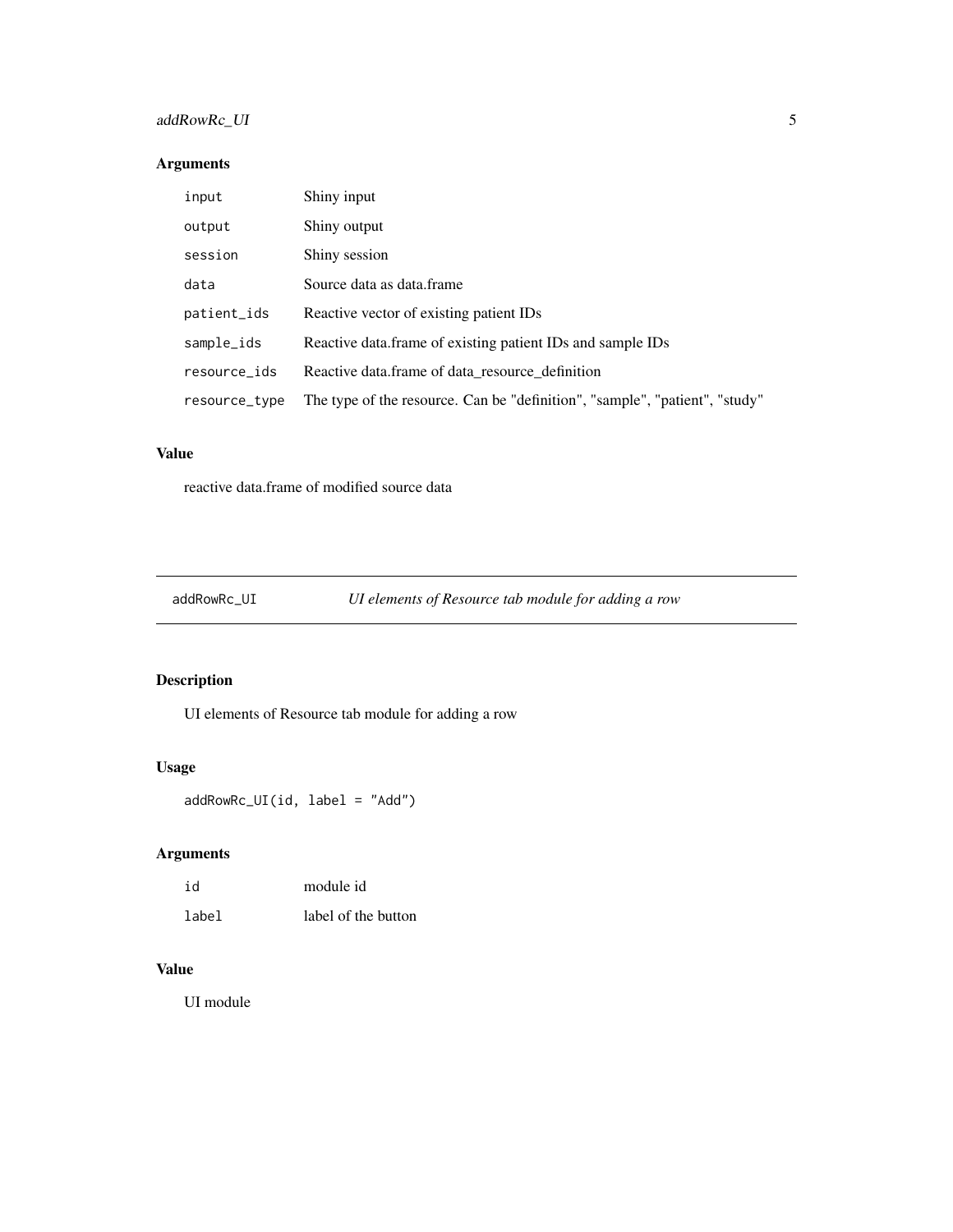Server logic of module for adding a row

#### Usage

```
addRow_Server(
  input,
  output,
  session,
  data,
  patient_ids = NULL,
  dates_first_diagnosis = NULL,
  mode = c("timeline", "timepoint")
\mathcal{L}
```
#### Arguments

| input                 | Shiny input                                                      |  |
|-----------------------|------------------------------------------------------------------|--|
| output                | Shiny output                                                     |  |
| session               | Shiny session                                                    |  |
| data                  | source data as data.frame                                        |  |
| patient_ids           | reactive vector of existing patient IDs                          |  |
| dates_first_diagnosis |                                                                  |  |
|                       | data.frame with dates of the first diagnosis and patient IDs     |  |
| mode                  | Mode of the timeline data. Controls which columns are displayed. |  |

#### Value

reactive data.frame of modified source data

| addRow UI | UI elements of module for adding a row |
|-----------|----------------------------------------|
|           |                                        |

#### Description

UI elements of module for adding a row

#### Usage

addRow\_UI(id, label = "Add")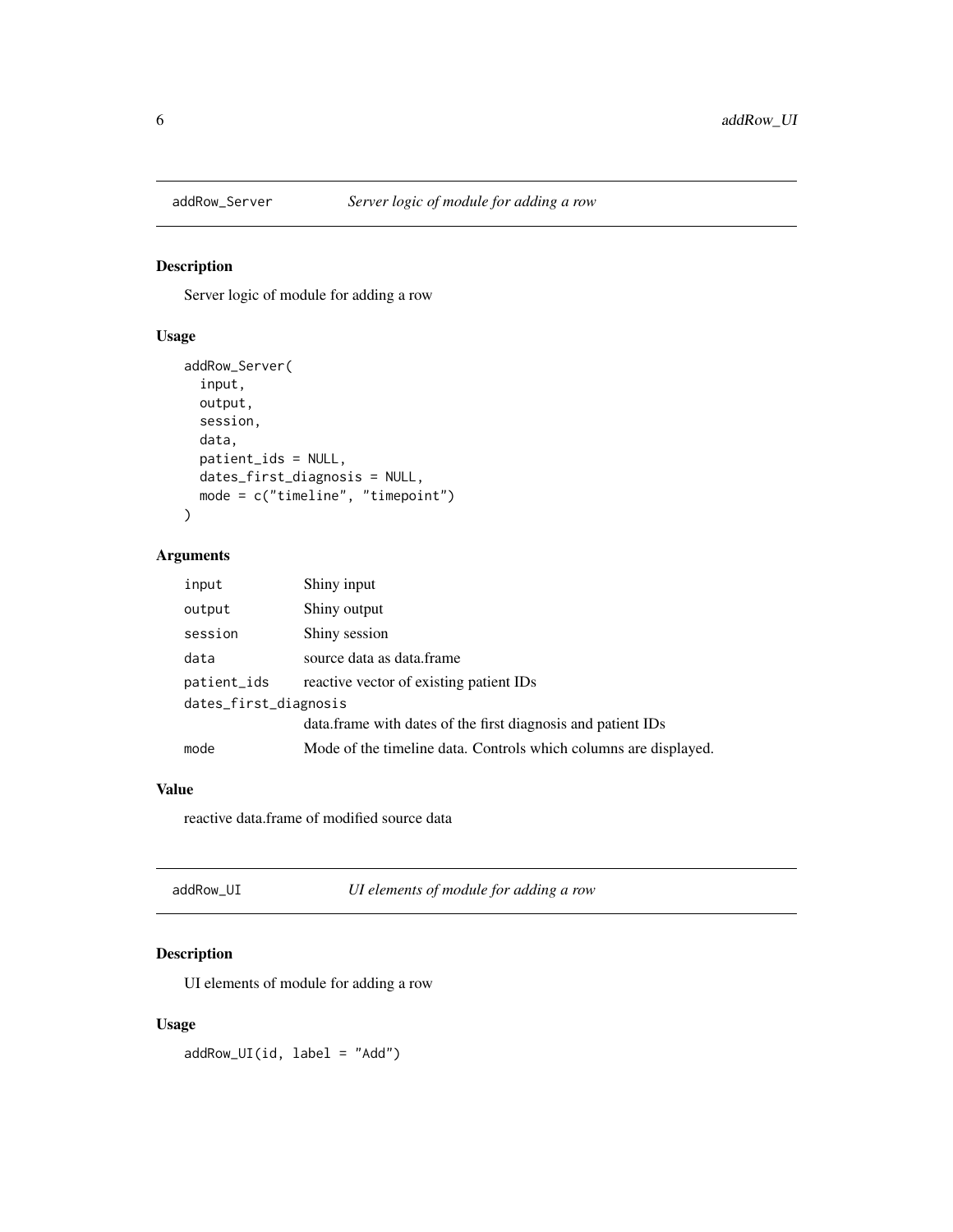#### <span id="page-6-0"></span>cBioPortalToDataFrame 7

#### Arguments

| id    | module id           |
|-------|---------------------|
| label | label of the button |

# Value

UI module

cBioPortalToDataFrame *Convert the cBioPortal sample- and patient-data file format into a data.frame*

#### Description

This function takes a file object (from read.table), removes the # symbol, sets the 5th row as the column names of the data.frame and removes the rows containing the priority, data type and column name. use read.table as follows: read.table(file, sep='\t', colClasses = 'character', comment.char = '')

#### Usage

```
cBioPortalToDataFrame(data)
```
#### Arguments

data The data.frame of a cBioPortal sample/patient data file

#### Value

data.frame

#### Examples

```
df <- data.frame(
        V1=c("#attr_1", "#attribute 1", "#STRING", "#1", "ATTRIBUTE_1", "value_1"),
        V2=c("attr_2", "attribute 2", "STRING", "1", "ATTRIBUTE_2", "value_2")
    \mathcal{L}cbpManager:::cBioPortalToDataFrame(df)
```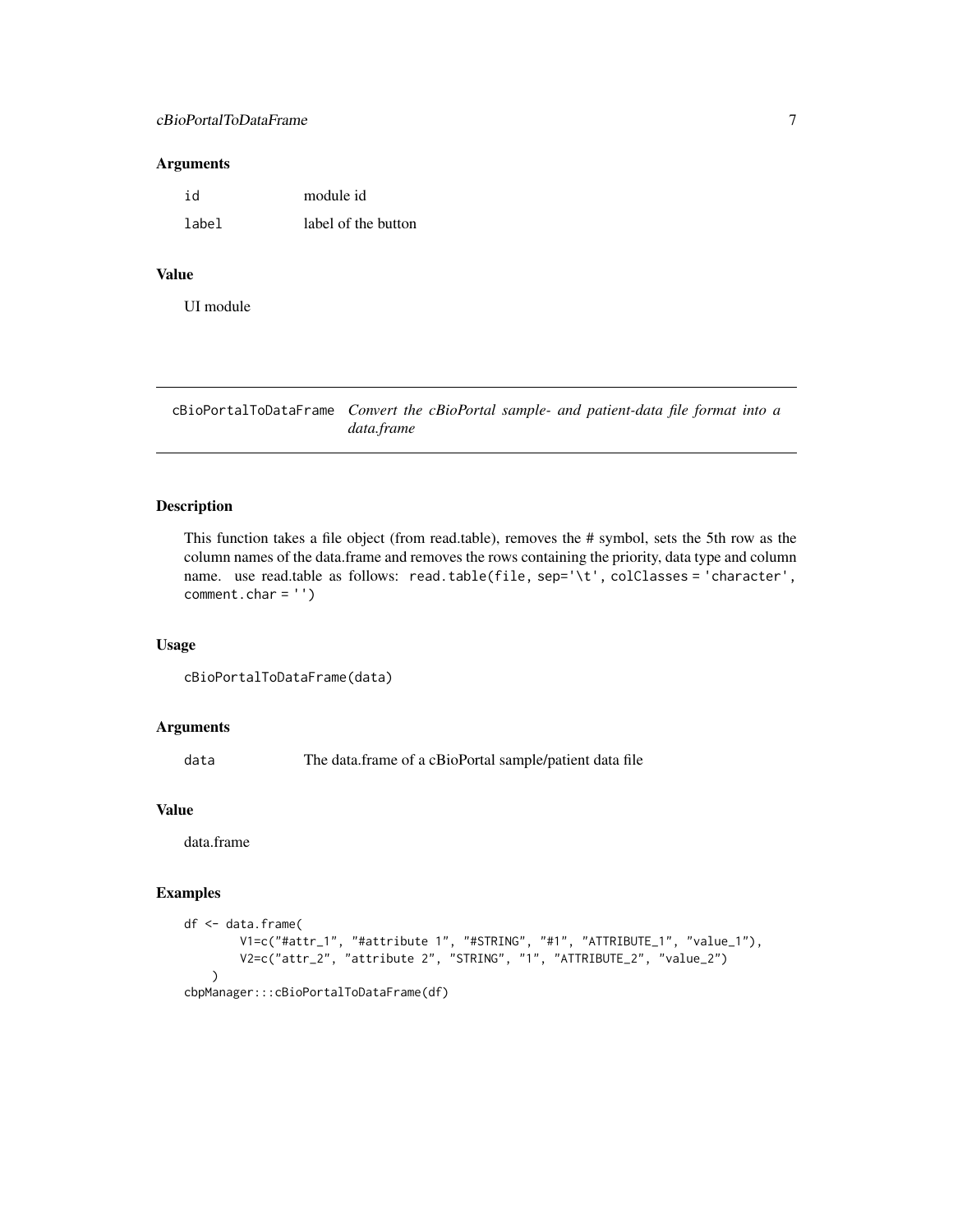<span id="page-7-0"></span>

Launch the cbpManager Shiny application.

## Usage

```
cbpManager(studyDir = NULL, logDir = NULL, returnAppObj = FALSE, ...)
```
#### Arguments

| studyDir     | Path to study folder containing studies of cBioPortal.                                                             |
|--------------|--------------------------------------------------------------------------------------------------------------------|
| logDir       | Path where a logfile should be saved. If NULL, logs are not stored                                                 |
| returnAppObj | Logical value, whether to return the app object if set to TRUE. Default behavior:<br>directly runs the app (FALSE) |
| $\cdots$     | Further parameters that are used by shiny:: runApp, e.g. host or port.                                             |

## Value

shiny application object

#### Examples

```
if (interactive()) {
 cbpManager()
}
```
cbpManager-pkg *cbpManager*

#### Description

'cbpManager' is an R package that provides an interactive Shiny-based graphical user interface for...

#### Author(s)

Arsenij Ustjanzew <arsenij.ustjanzew@gmail.com>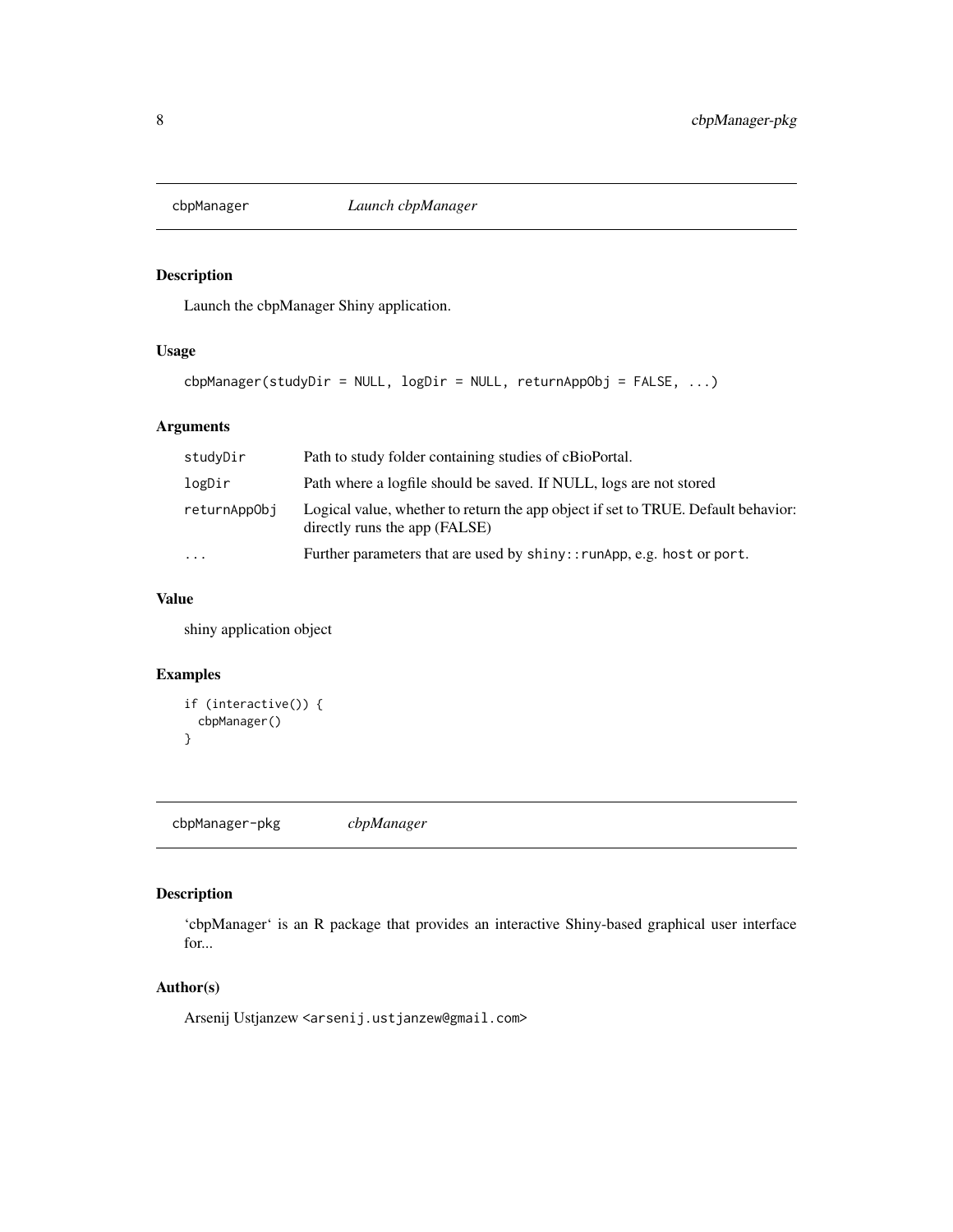<span id="page-8-0"></span>Check the input of dates

#### Usage

```
check_input_dates(diagnosisDate, startDate = NULL, endDate = NULL)
```
#### Arguments

|           | diagnosisDate date of first diagnosis |
|-----------|---------------------------------------|
| startDate | start date of timeline event          |
| endDate   | end date of timeline event            |

#### Value

Returns a number indicating the warning

#### Examples

```
cbpManager:::check_input_dates(
   diagnosisDate = "2020-01-01",
   startDate = "2020-02-01",
   endDate = "2020-03-01"
) #returns 0
cbpManager:::check_input_dates(
   diagnosisDate = "2020-01-01",
   startDate = "2019-02-01"
) #returns 2
cbpManager:::check_input_dates(
   diagnosisDate = "2020-01-01",
   endDate = "2019-02-01"
) #returns 2
cbpManager:::check_input_dates(
   diagnosisDate = "2020-01-01",
   startDate = "2020-03-01",
   endDate = "2020-02-01"
) #returns 1
```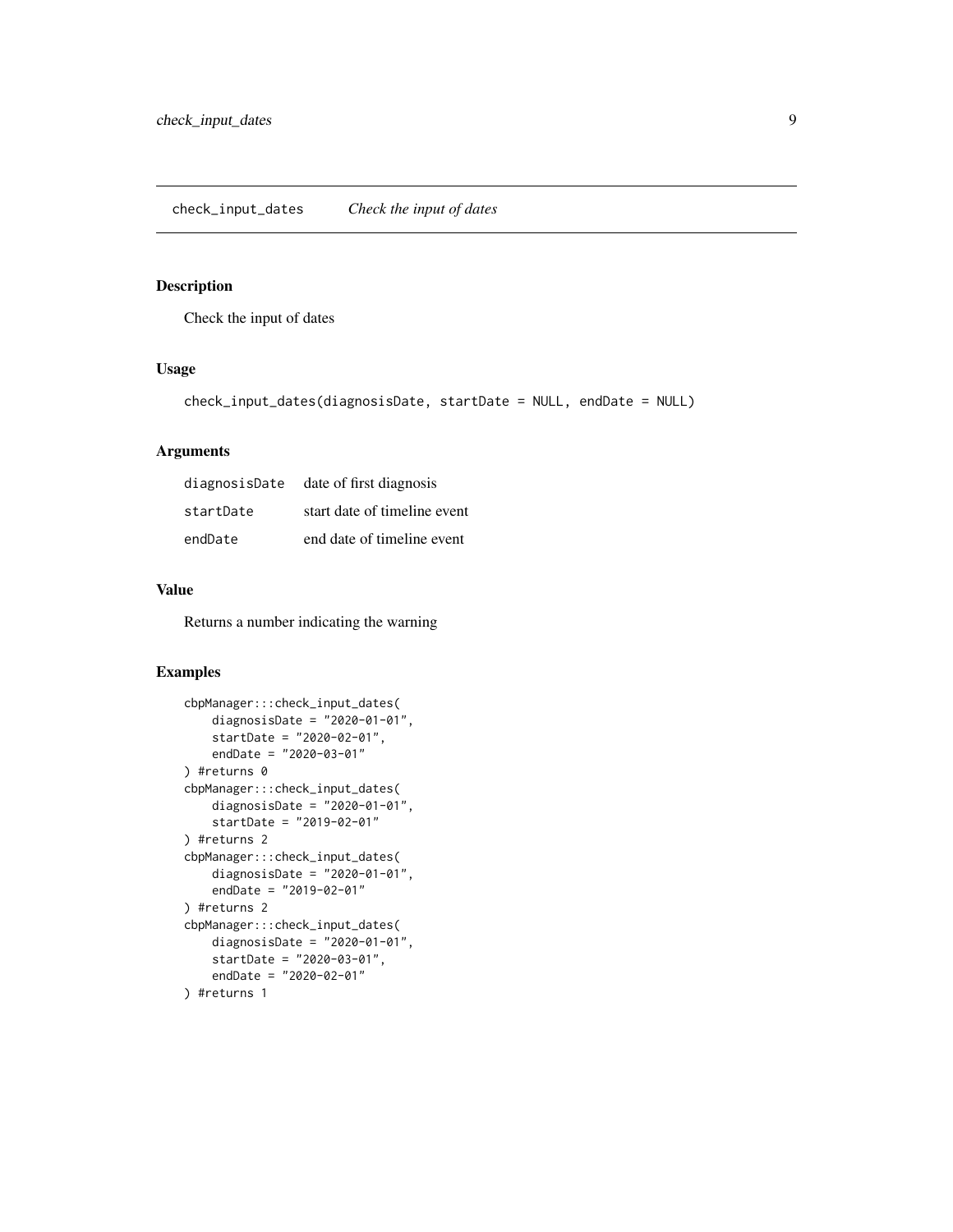<span id="page-9-0"></span>

Convert the data.frame to the appropriate file format for cBioPortal

#### Usage

```
convertDataFrame(df)
```
#### Arguments

df data.frame

#### Value

Data.frame formated for the cBioPortal file format

#### Examples

```
cbpManager:::convertDataFrame(
    data.frame(
        ATTRIBUTE1=c("attr_1", "attribute 1", "STRING", "value_a1"),
        ATTRIBUTE2=c("attr_2", "attribute 2", "STRING", "value_b1")
   )
)
```
create\_name *Sanitize names*

#### Description

This function takes a character string, replaces spaces by underscores and runs make.names.

#### Usage

create\_name(x, toupper = TRUE)

#### Arguments

|         | A character string.                                                          |
|---------|------------------------------------------------------------------------------|
| toupper | If TRUE, the name will be upper-case; if FALSE, the name will be lower-case. |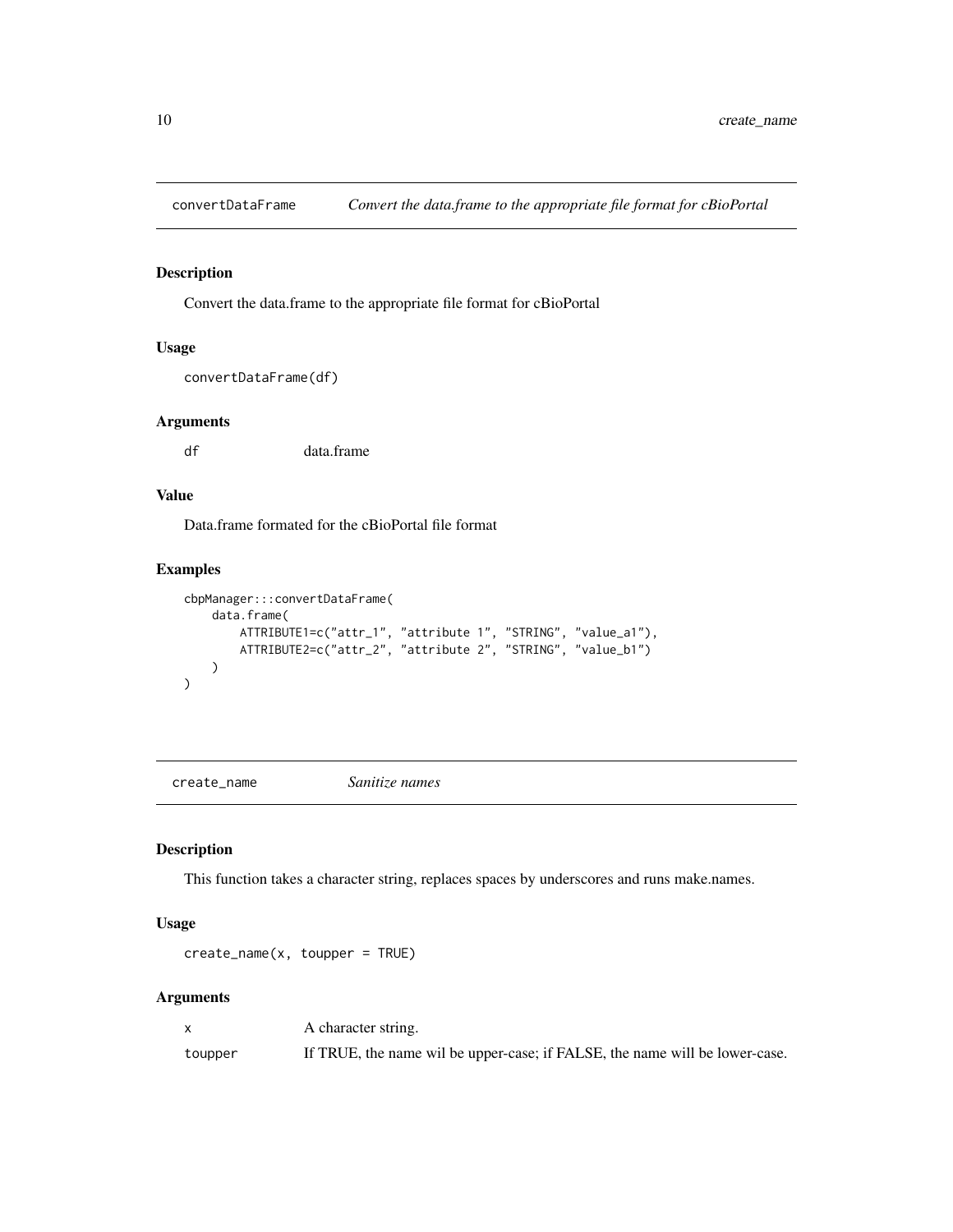#### <span id="page-10-0"></span>deleteColumn\_Server 11

#### Value

A sanitized string.

# Examples

```
cbpManager:::create_name("Study name 1") #returns "STUDY_NAME_1"
cbpManager:::create_name("FANCY;name", toupper = FALSE) #returns "fancy.name"
```
deleteColumn\_Server *Server logic of module for deleting a column*

#### Description

Server logic of module for deleting a column

#### Usage

```
deleteColumn_Server(input, output, session, data, exclude)
```
#### Arguments

| input   | Shiny input                                       |
|---------|---------------------------------------------------|
| output  | Shiny output                                      |
| session | Shiny session                                     |
| data    | source data as data.frame                         |
| exclude | column names that shoud be excluded from deletion |

#### Value

reactive data.frame of modified source data

| deleteColumn_UI | UI elements of module for deleting a column |
|-----------------|---------------------------------------------|
|-----------------|---------------------------------------------|

#### Description

UI elements of module for deleting a column

#### Usage

```
deleteColumn_UI(id, label = "Delete column(s)")
```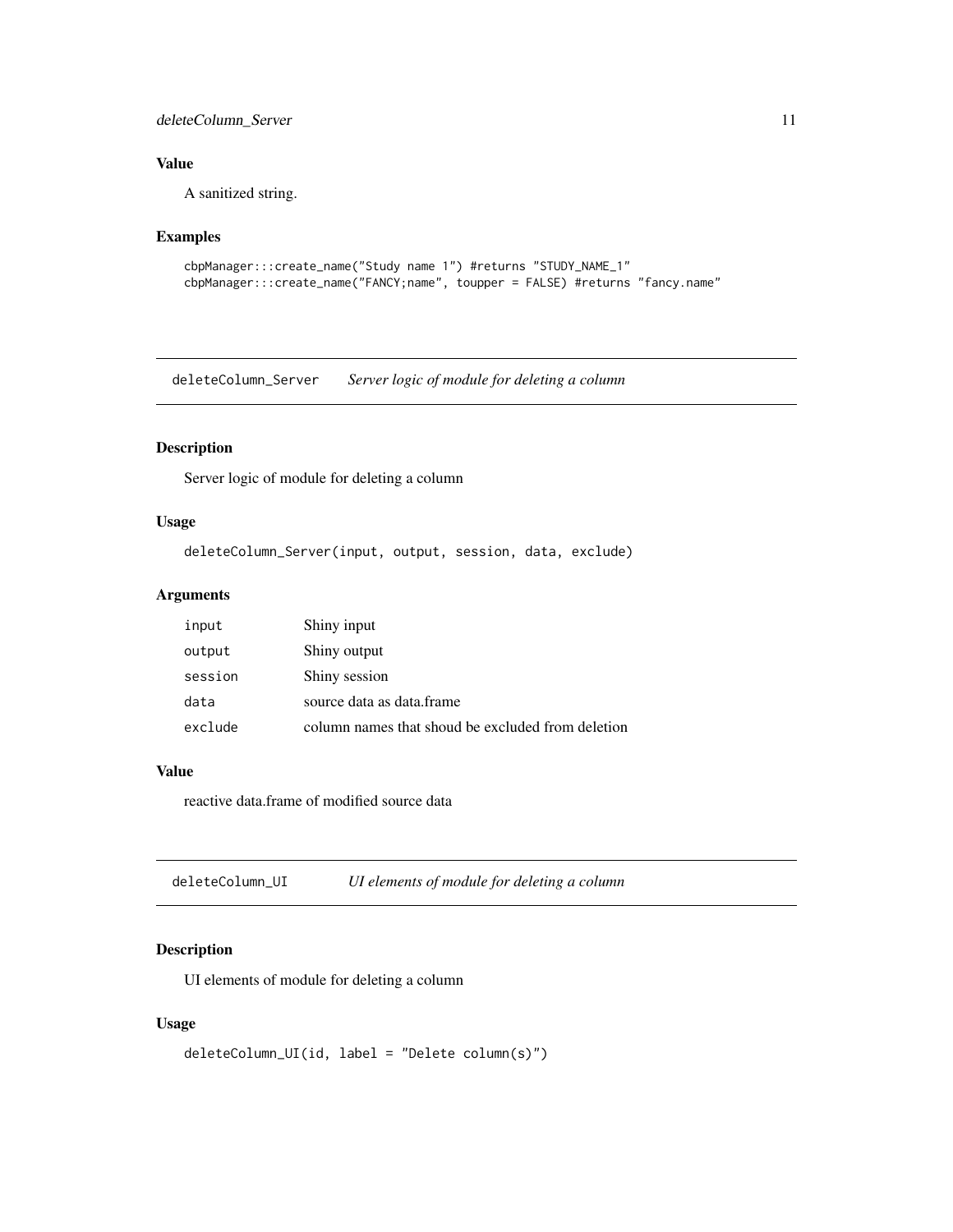#### Arguments

| id    | module id           |
|-------|---------------------|
| label | label of the button |

# Value

UI module

deleteRowRc\_Server *Server logic of Resource tab module for deleting a row*

# Description

Server logic of Resource tab module for deleting a row

#### Usage

```
deleteRowRc_Server(
  input,
 output,
  session,
 data,
  selected_row,
 mode = "default",
  sample_data = NULL,
 patient_data = NULL,
  study_data = NULL
)
```
#### Arguments

| input        | Shiny input                                                                   |
|--------------|-------------------------------------------------------------------------------|
| output       | Shiny output                                                                  |
| session      | Shiny session                                                                 |
| data         | Source data as data.frame                                                     |
| selected_row | Index of the selected row from the table                                      |
| mode         | If 'recursive' the resources bind to the resource definition will be deleted. |
| sample_data  | Data of the resource from type 'sample'                                       |
| patient_data | Data of the resource from type 'patient'                                      |
| study_data   | Data of the resource from type 'study'                                        |

#### Value

reactive data.frame of modified source data

<span id="page-11-0"></span>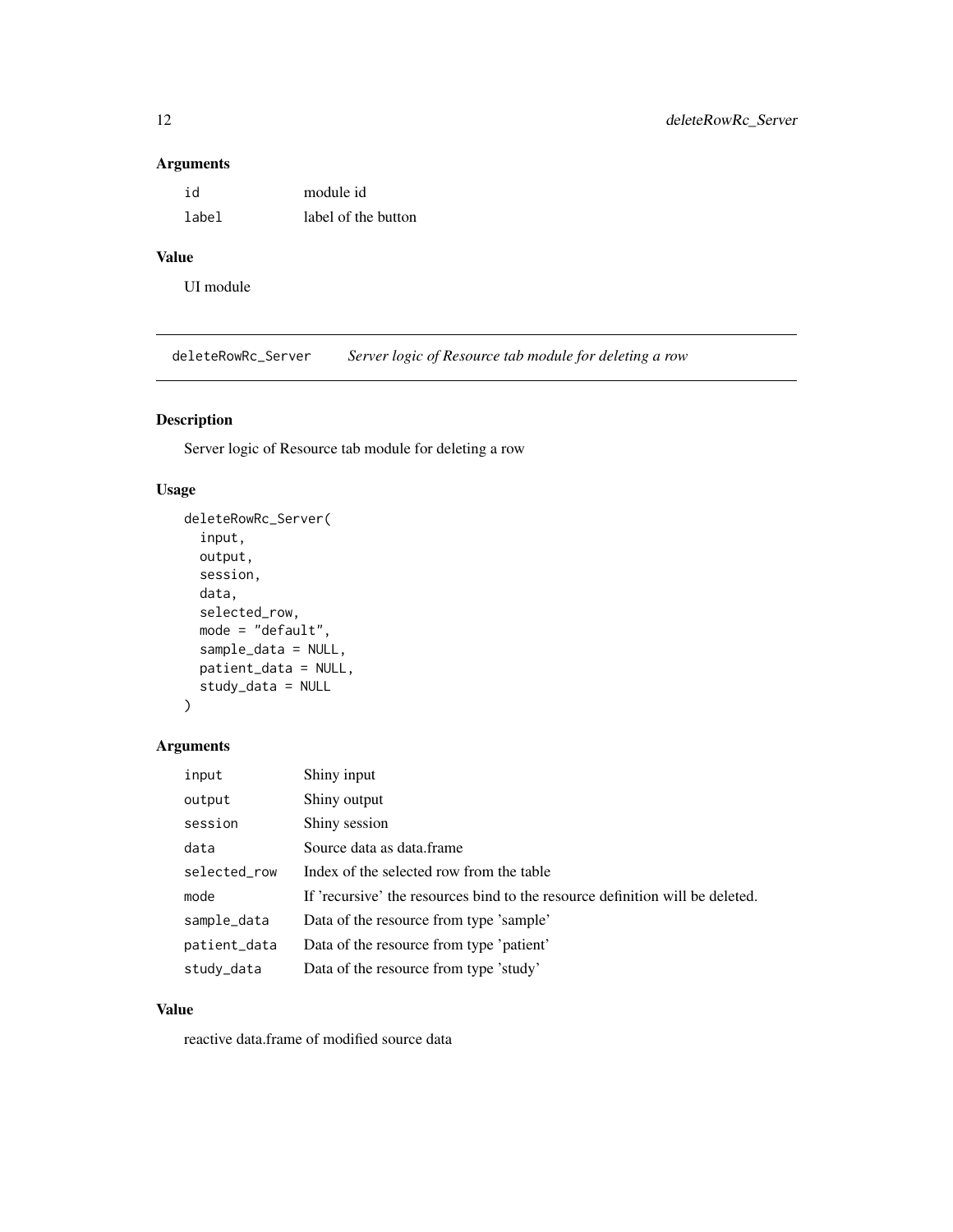<span id="page-12-0"></span>deleteRowRc\_UI *UI elements of module for removing a row*

#### Description

UI elements of module for removing a row

#### Usage

```
deleteRowRc_UI(id, label = "Delete")
```
#### Arguments

| id    | Module id           |
|-------|---------------------|
| label | Label of the button |

#### Value

UI module

deleteRow\_Server *Server logic of module for removing a row*

#### Description

Server logic of module for removing a row

#### Usage

deleteRow\_Server(input, output, session, data, selected\_row)

#### Arguments

| input        | Shiny input                              |
|--------------|------------------------------------------|
| output       | Shiny output                             |
| session      | Shiny session                            |
| data         | source data as data.frame                |
| selected_row | Index of the selected row from the table |

#### Value

reactive data.frame of modified source data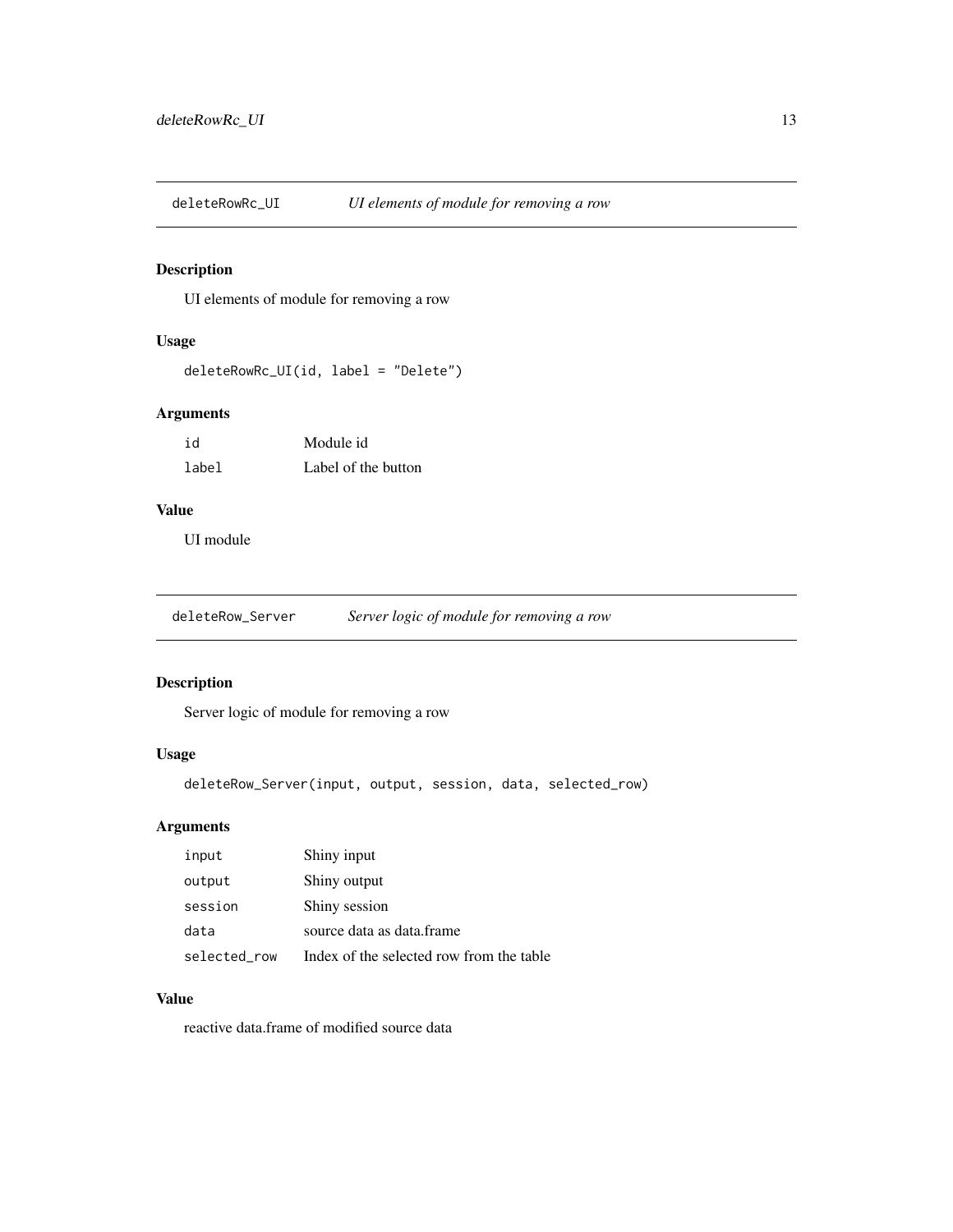<span id="page-13-0"></span>

UI elements of module for removing a row

#### Usage

deleteRow\_UI(id, label = "Delete")

#### Arguments

| id    | module id           |
|-------|---------------------|
| label | label of the button |

#### Value

UI module

| editRowRc_Server | Server logic of Resource tab module for editing a row |  |
|------------------|-------------------------------------------------------|--|
|                  |                                                       |  |

#### Description

Server logic of Resource tab module for editing a row

#### Usage

```
editRowRc_Server(
  input,
 output,
  session,
 data,
 patient_ids = NULL,
 sample_ids = NULL,
 resource_ids = NULL,
  selected_row = NULL,
  resource_type = c("definition", "sample", "patient", "study")
\mathcal{L}
```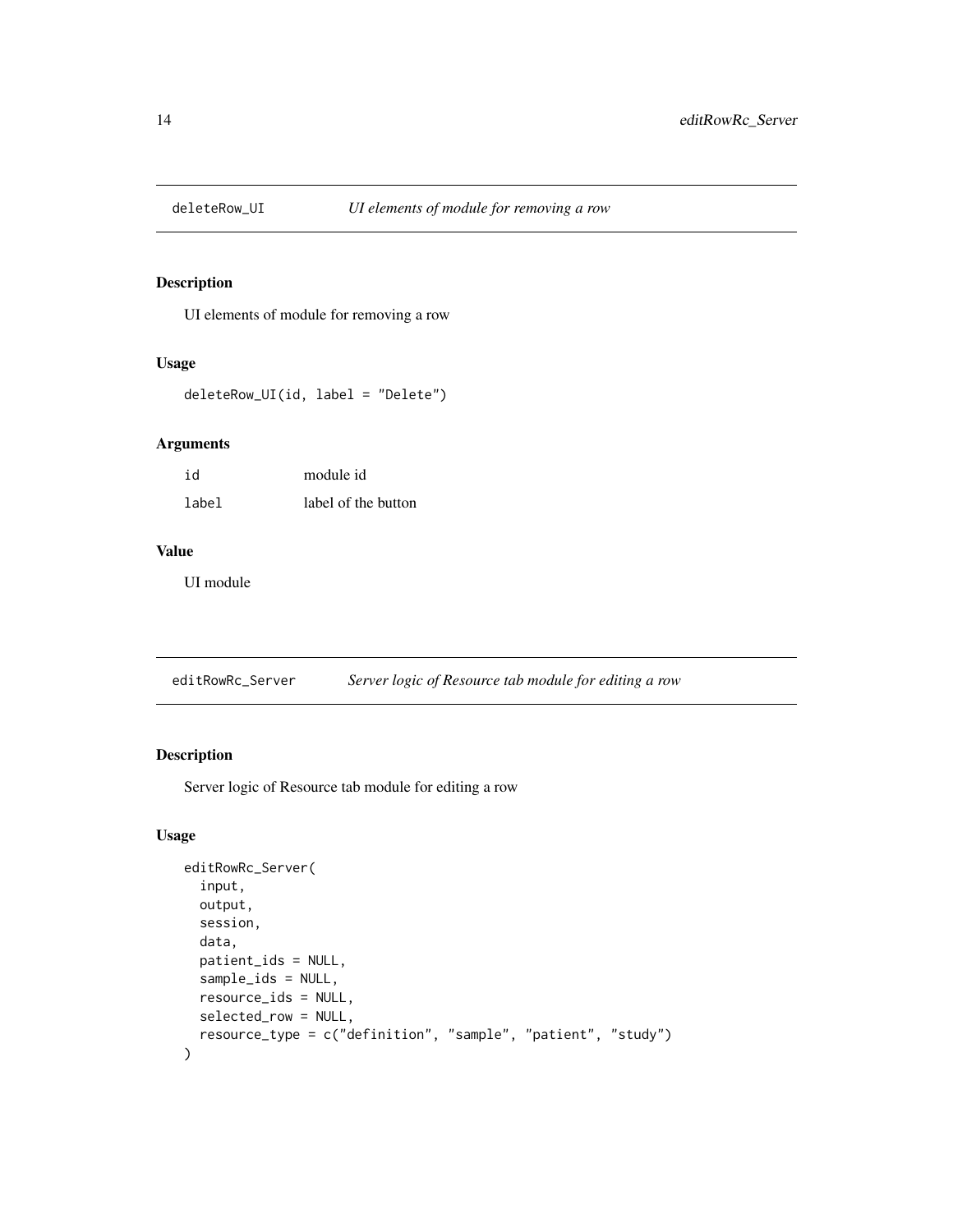## <span id="page-14-0"></span>editRowRc\_UI 15

#### Arguments

| input         | Shiny input                                                                 |
|---------------|-----------------------------------------------------------------------------|
| output        | Shiny output                                                                |
| session       | Shiny session                                                               |
| data          | Source data as data.frame                                                   |
| patient_ids   | Reactive vector of existing patient IDs                                     |
| sample_ids    | Reactive data.frame of existing patient IDs and sample IDs                  |
| resource_ids  | Reactive data.frame of data_resource_definition                             |
| selected row  | Index of the selected row                                                   |
| resource_type | The type of the resource. Can be "definition", "sample", "patient", "study" |

#### Value

reactive data.frame of modified source data

editRowRc\_UI *UI elements of module for editing a row*

# Description

UI elements of module for editing a row

#### Usage

editRowRc\_UI(id, label = "Edit")

# Arguments

| id    | Module id           |
|-------|---------------------|
| label | Label of the button |

#### Value

UI module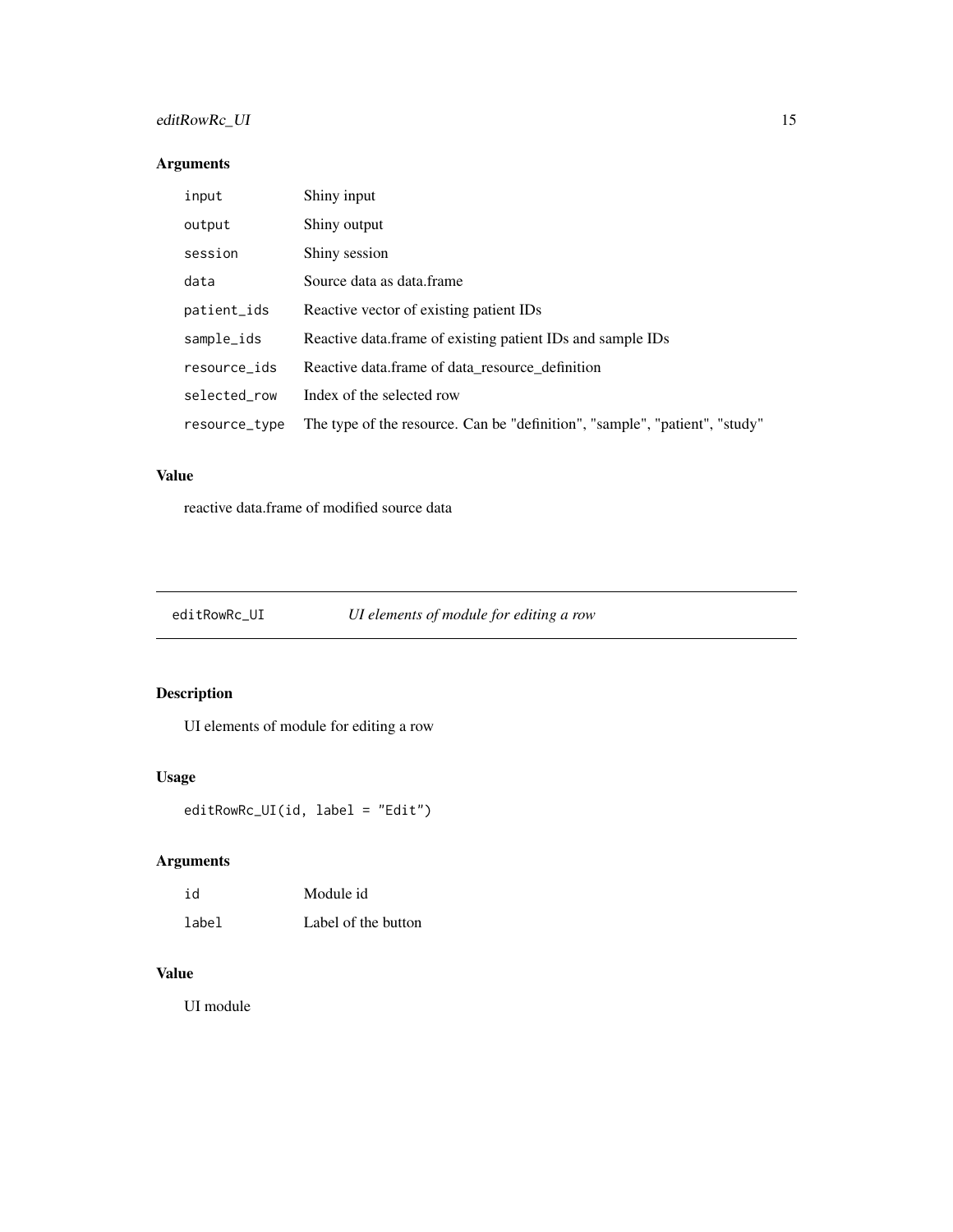<span id="page-15-0"></span>

Server logic of module for editing a row

#### Usage

```
editRow_Server(
  input,
  output,
  session,
  data,
  patient_ids = NULL,
  dates_first_diagnosis = NULL,
  selected_row = NULL,
 mode = c("timeline", "timepoint")\mathcal{L}
```
#### Arguments

| input                 | Shiny input                                                      |  |
|-----------------------|------------------------------------------------------------------|--|
| output                | Shiny output                                                     |  |
| session               | Shiny session                                                    |  |
| data                  | source data as data.frame                                        |  |
| patient_ids           | reactive vector of existing patient IDs                          |  |
| dates_first_diagnosis |                                                                  |  |
|                       | data. frame with dates of the first diagnosis and patient IDs    |  |
| selected_row          | the index of the selected row                                    |  |
| mode                  | Mode of the timeline data. Controls which columns are displayed. |  |

#### Value

reactive data.frame of modified source data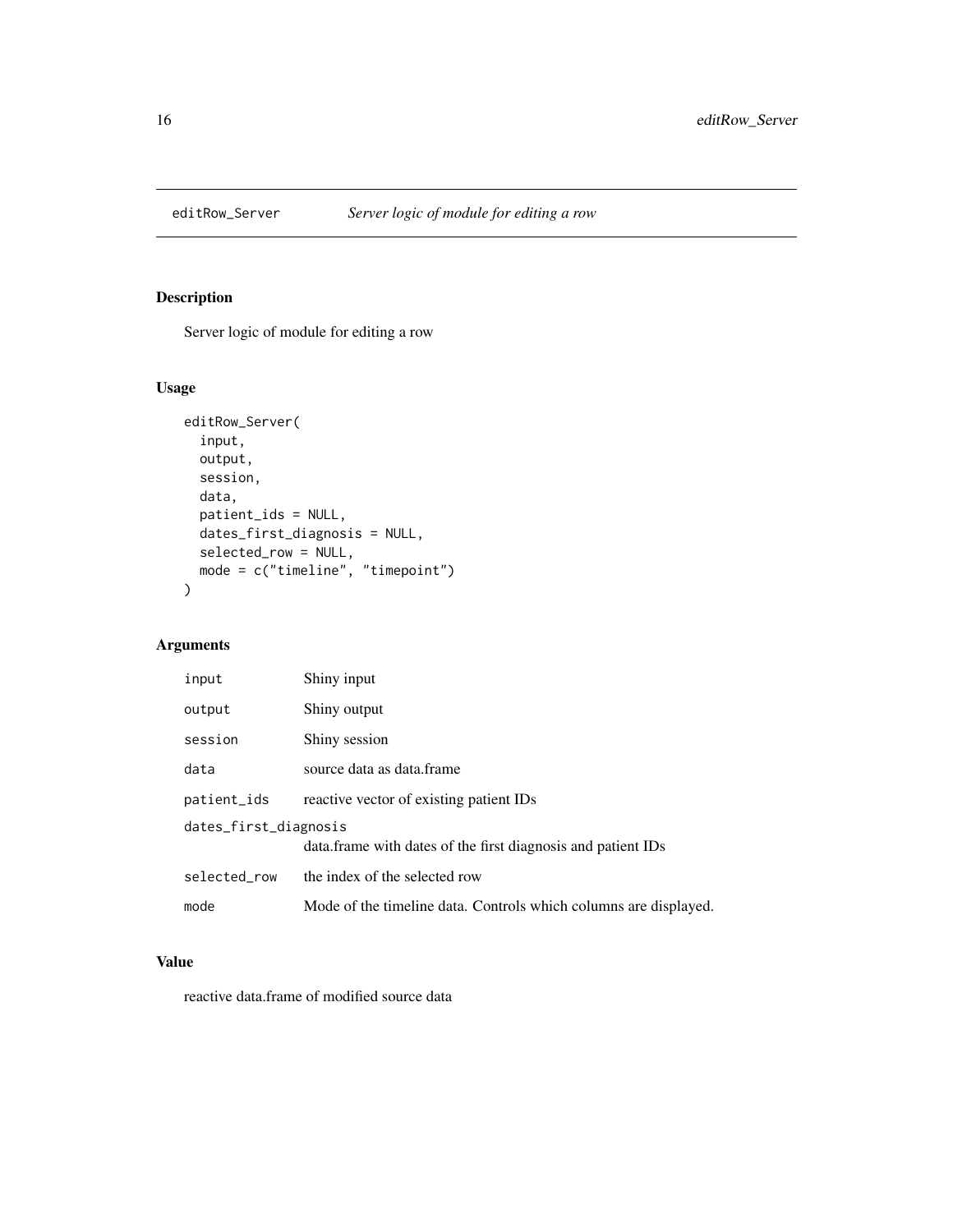<span id="page-16-0"></span>

UI elements of module for editing a row

#### Usage

editRow\_UI(id, label = "Edit")

## Arguments

| id    | module id           |
|-------|---------------------|
| label | label of the button |

### Value

UI module

| fncols | Add empty column to a data.frame, if column does not exist in the |  |  |  |
|--------|-------------------------------------------------------------------|--|--|--|
|        | data.frame                                                        |  |  |  |

#### Description

Add empty column to a data.frame, if column does not exist in the data.frame

# Usage

fncols(data, cname)

#### Arguments

| data  | data.frame  |
|-------|-------------|
| cname | column name |

#### Value

data.frame

## Examples

 $cbpManager:::fncols(data,frame(a=c(1,2,3), b=c(4,5,6)), "new")$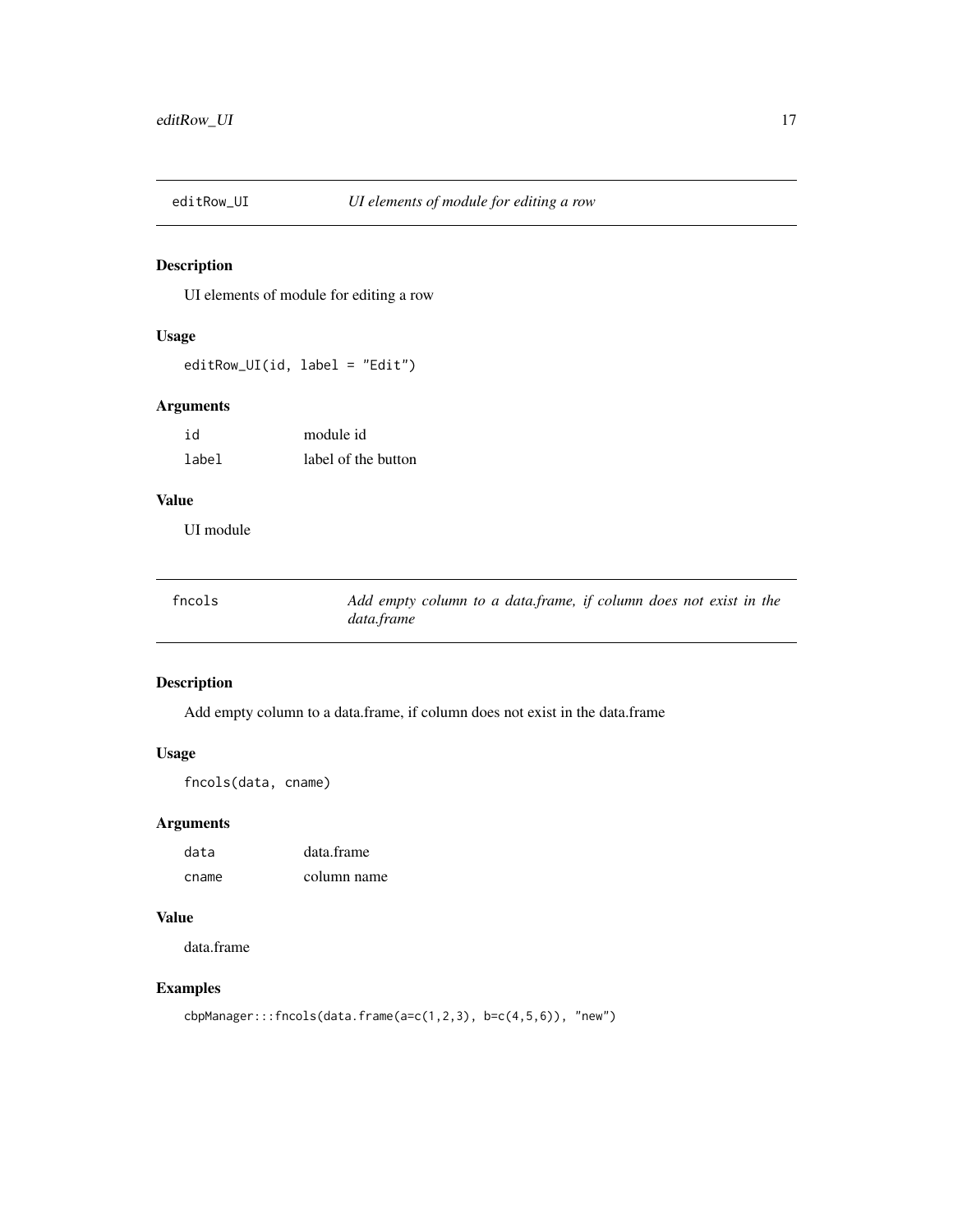```
generateOncotreeUIwidgets
```
*Create shiny UI-widget for specific columns of oncotree entries*

#### Description

Create shiny UI-widget for specific columns of oncotree entries

#### Usage

```
generateOncotreeUIwidgets(
 colname,
 mode = c("add", "edit"),tab = c("Patient", "Sample")
)
```
#### Arguments

| colname | column name                                                              |
|---------|--------------------------------------------------------------------------|
| mode    | determines the inputed prefix of the UI-widget                           |
| tab     | "Patient", "Sample" - The used tab; sets the html id prefix of the input |

#### Value

A oncotree specific shiny UI-widget

#### Examples

```
oncotree <- jsonlite::fromJSON(system.file("extdata", "oncotree.json", package = "cbpManager"))
cancer_type <- unique(oncotree$mainType[which(!is.na(oncotree$mainType))])
cbpManager:::generateOncotreeUIwidgets("CANCER_TYPE", "add")
```
generateUIwidgets *Generate UI input widget*

#### Description

Generate UI input widget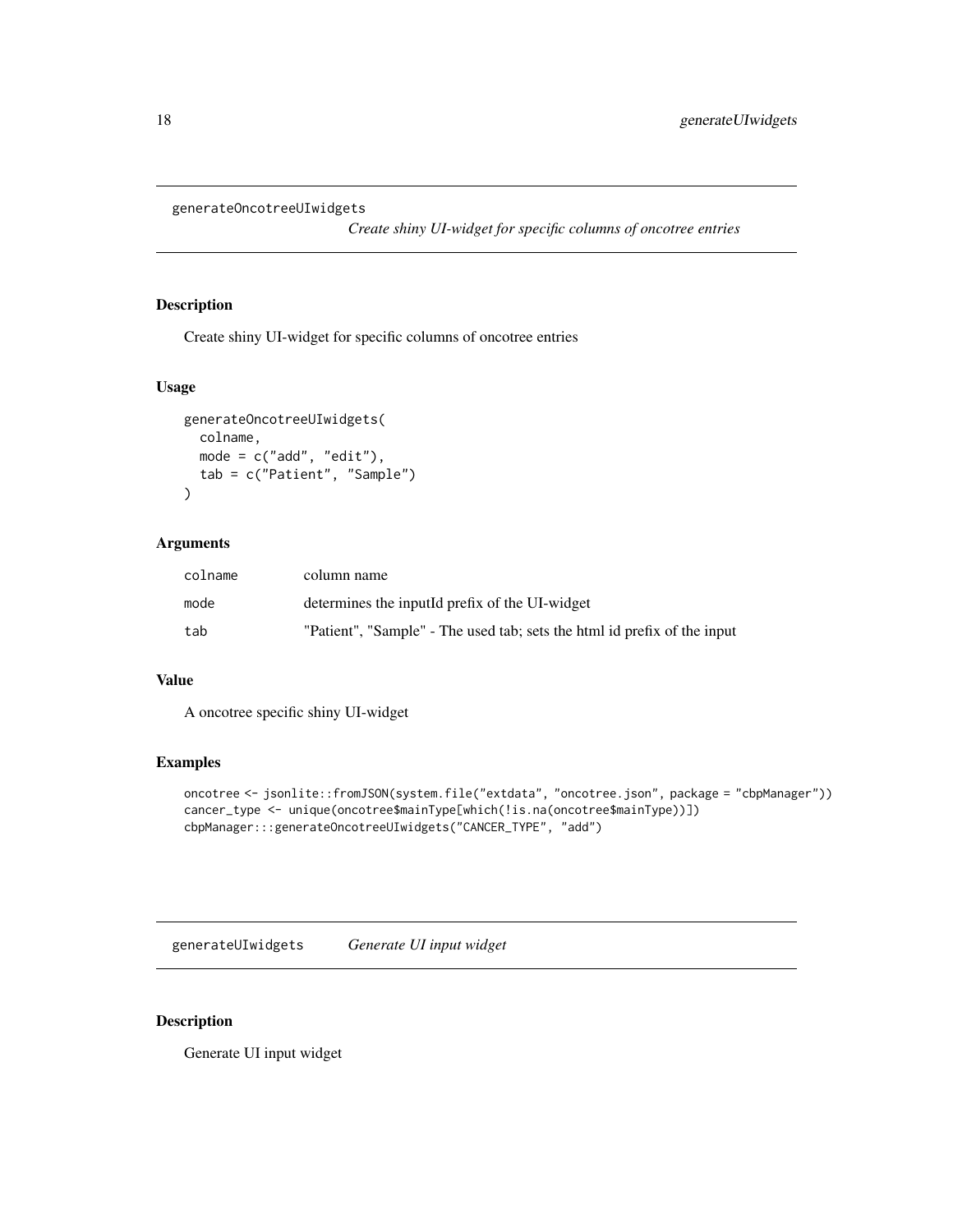# <span id="page-18-0"></span>getSampleIDs 19

# Usage

```
generateUIwidgets(
  colname,
  mode = c("add", "edit"),tab = c("Patient", "Sample", "Mutation"),
  data = NULL,selected_row = NULL,
  patientIDs = NULL,
  sampleIDs = NULL
\mathcal{L}
```
#### Arguments

| colname      | A character string - the name of the column, that will be the label of the input |
|--------------|----------------------------------------------------------------------------------|
| mode         | "add" or "edit" - whether to use existing values or not                          |
| tab          | "Patient", "Sample" - The used tab; sets the html id prefix of the input         |
| data         | A data.frame.                                                                    |
| selected_row | A number indicating the row number of the selected row in the data. frame.       |
| patientIDs   | Vector of patient IDs used for drop down menu of the PATIENT_ID column           |

#### Value

A sanitized string.

#### Examples

```
cbpManager:::generateUIwidgets(colname = "attribute", mode = "add", tab = "Patient")
```

| getSampleIDs |                               | Get Sample IDs associated with Patient IDs from the |  |  |  |
|--------------|-------------------------------|-----------------------------------------------------|--|--|--|
|              | data_clinical_sample.txt file |                                                     |  |  |  |

# Description

Get Sample IDs associated with Patient IDs from the data\_clinical\_sample.txt file

#### Usage

getSampleIDs(file\_path, patIDs)

#### Arguments

| file_path | A character string. |
|-----------|---------------------|
| patIDs    | A character string. |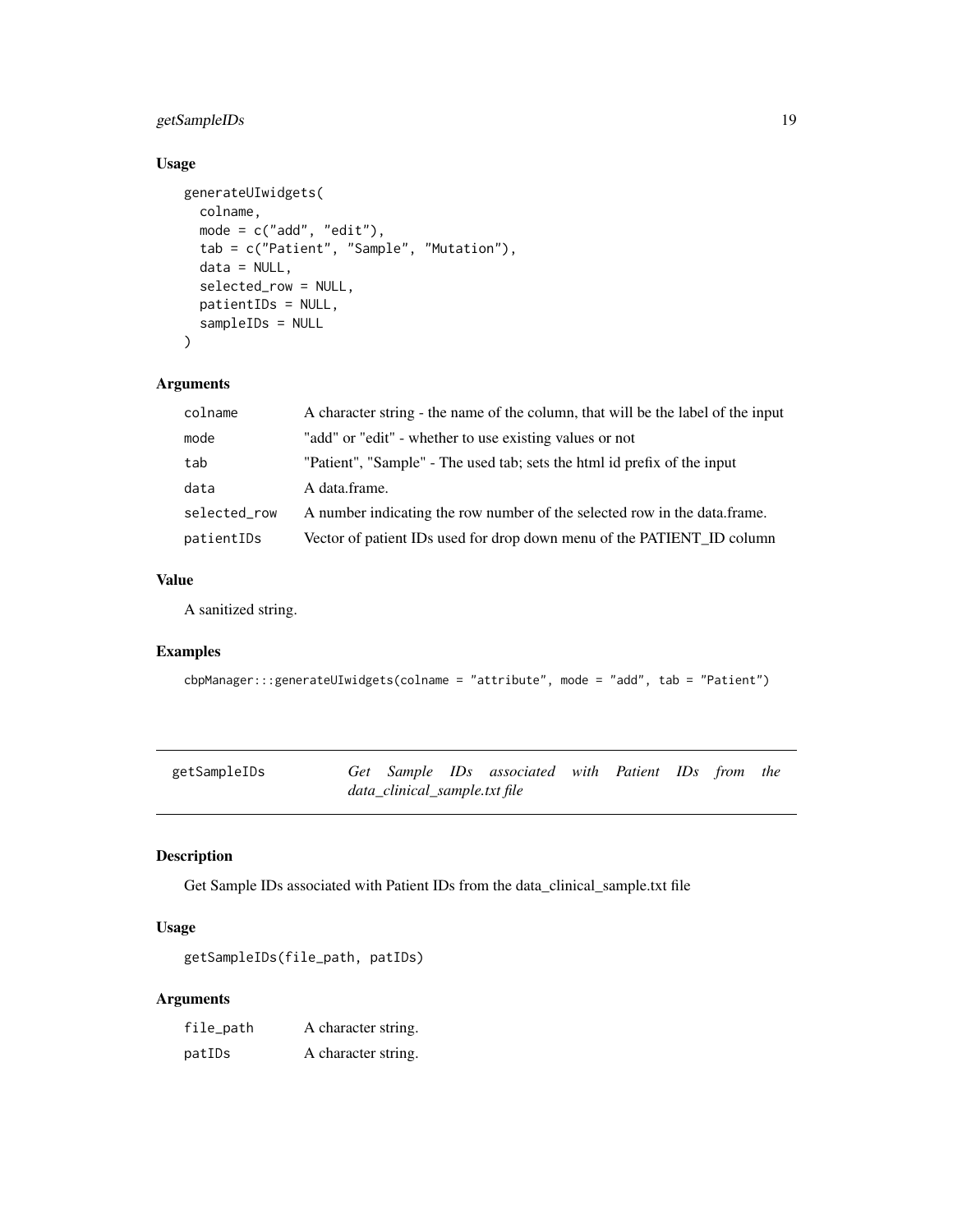#### <span id="page-19-0"></span>Value

vector with Sample IDs

#### Examples

```
cbpManager:::getSampleIDs(
    system.file("study/testpatient/data_clinical_sample.txt", package = "cbpManager"),
   patIDs = "Testpatient")
```
importPatientData *Import patient data into current study data.frames*

#### Description

Import patient data into current study data.frames

## Usage

```
importPatientData(
 mode = c("patient", "sample", "mutations", "timelines"),
 file_name,
 file_path,
 patIDs,
 data,
 associatedSampleIDs = NULL
\mathcal{E}
```
#### Arguments

| mode                | Defines the type of imported data                |
|---------------------|--------------------------------------------------|
| file_name           | Filename of source data                          |
| file_path           | Filepath with filename of source data            |
| patIDs              | PATIENT_IDs of patients that should be imported  |
| data                | Source data, to be subsetted according to patIDs |
| associatedSampleIDs |                                                  |

The sample IDs associated to the patIDs

#### Value

data.frame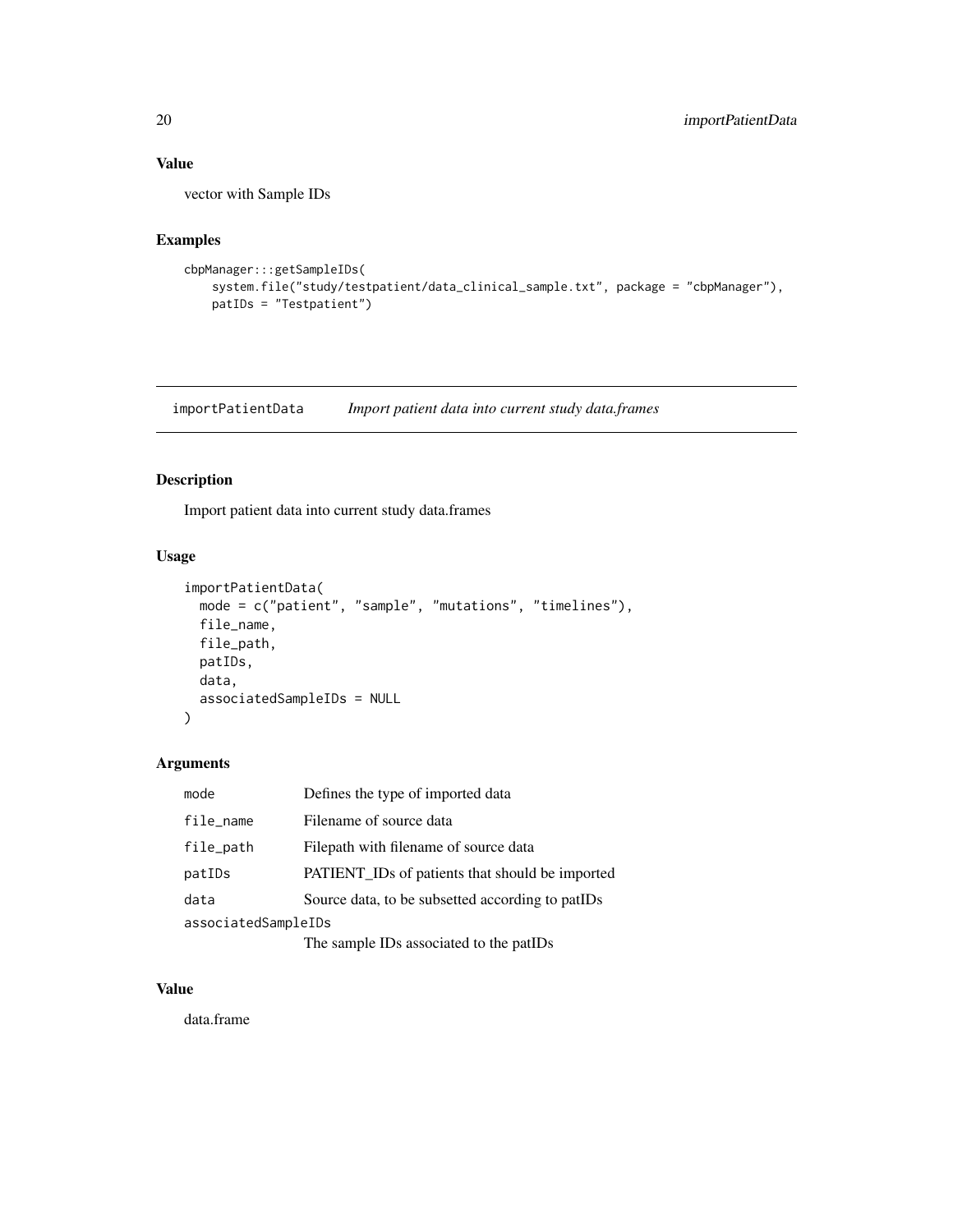<span id="page-20-0"></span>

Check if input is in the appropriate date format

#### Usage

```
IsDate(mydate, date.format = "%Y-%m-%d")
```
#### Arguments

mydate date date.format string describig the date format

#### Value

boolean

#### Examples

```
cbpManager:::IsDate("2020-02-20")
cbpManager:::IsDate("20.01.2020", date.format = "%d.%m.%Y")
```
saveResource\_Server *Server logic of module for saving the resource data*

#### Description

Server logic of module for saving the resource data

#### Usage

```
saveResource_Server(
  input,
 output,
 session,
  data,
 study_id,
 data_filename,
 meta_filename,
  resource_type = c("SAMPLE", "DEFINITION", "PATIENT", "STUDY")
)
```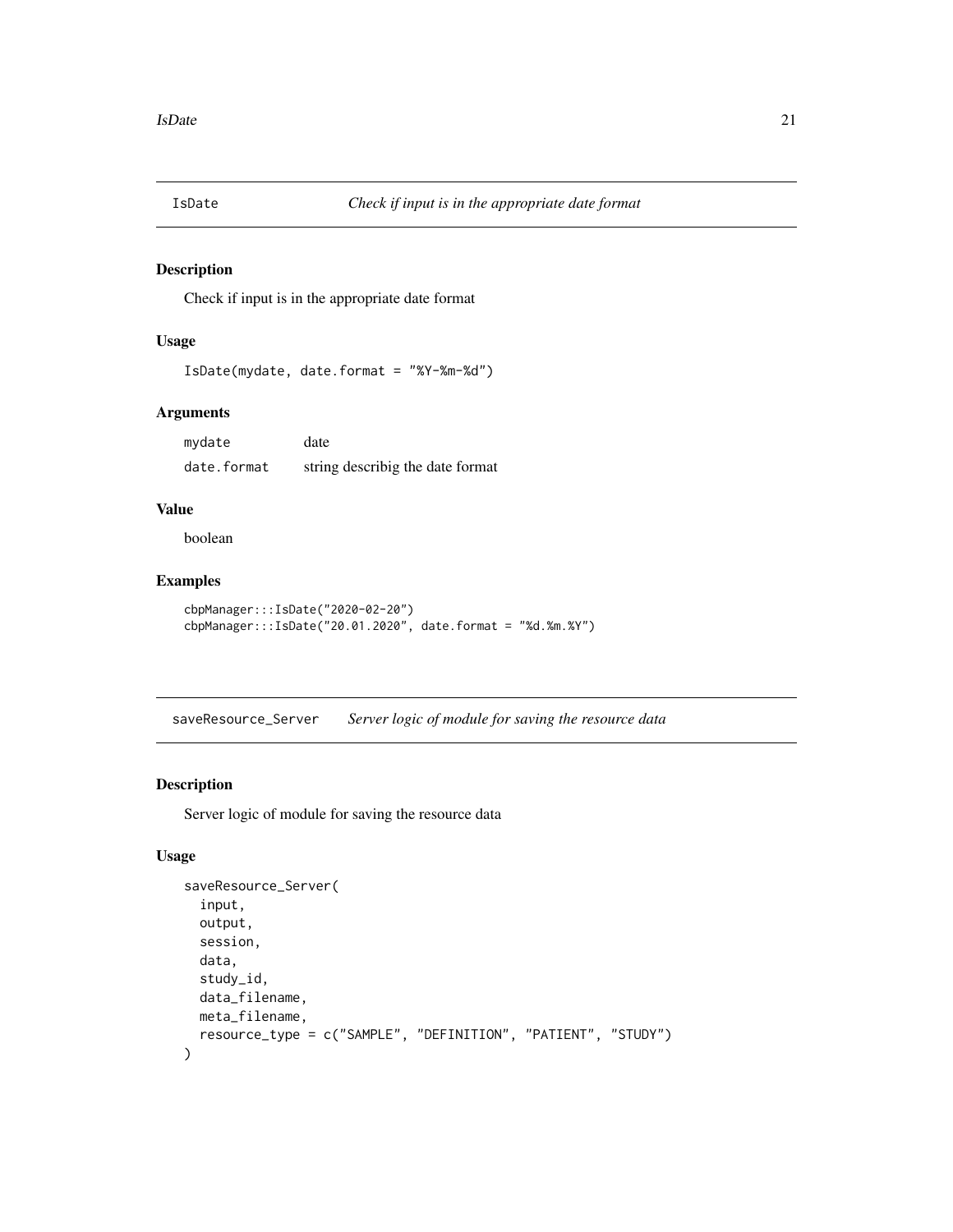# <span id="page-21-0"></span>Arguments

| input         | Shiny input                                                                 |
|---------------|-----------------------------------------------------------------------------|
| output        | Shiny output                                                                |
| session       | Shiny session                                                               |
| data          | Source data as data.frame                                                   |
| study_id      | The current study ID                                                        |
| data_filename | File name of the data file                                                  |
| meta_filename | file name of the meta file                                                  |
| resource_type | The type of the resource. Can be "definition", "sample", "patient", "study" |

#### Value

nothing to return

| saveResource_UI |  | UI elements of module for saving the resource data |
|-----------------|--|----------------------------------------------------|
|-----------------|--|----------------------------------------------------|

# Description

UI elements of module for saving the resource data

# Usage

saveResource\_UI(id, label = "Save")

# Arguments

| id    | module id           |
|-------|---------------------|
| label | label of the button |

# Value

UI module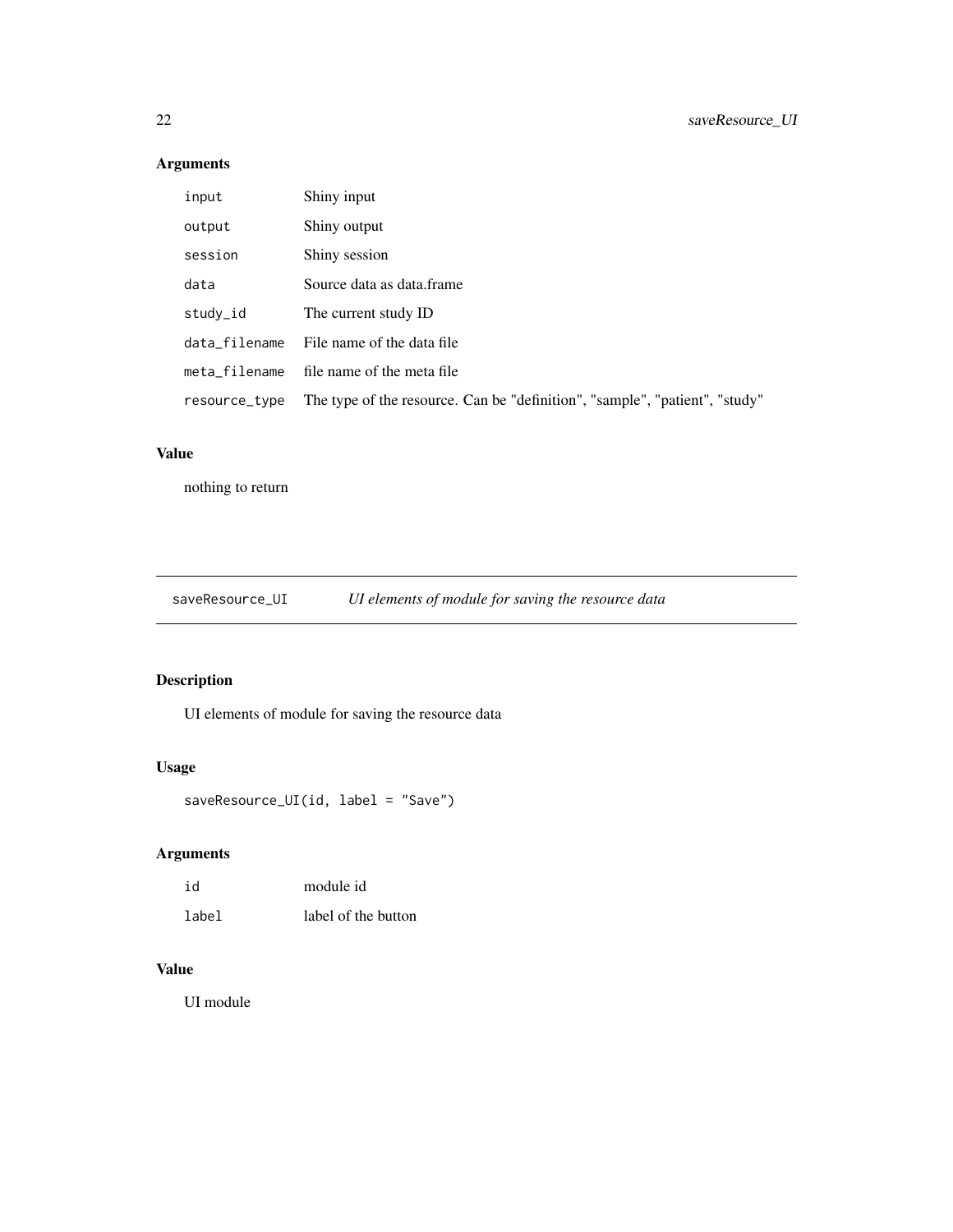<span id="page-22-0"></span>saveTimeline\_Server *Server logic of module for saving the source data*

#### Description

Server logic of module for saving the source data

#### Usage

saveTimeline\_Server(input, output, session, data, study\_id)

#### Arguments

| input    | Shiny input               |
|----------|---------------------------|
| output   | Shiny output              |
| session  | Shiny session             |
| data     | source data as data frame |
| study_id | the current study ID      |

#### Value

nothing to return

saveTimeline\_UI *UI elements of module for saving the data*

#### Description

UI elements of module for saving the data

#### Usage

saveTimeline\_UI(id, label = "Save")

#### Arguments

| id    | module id           |
|-------|---------------------|
| label | label of the button |

#### Value

UI module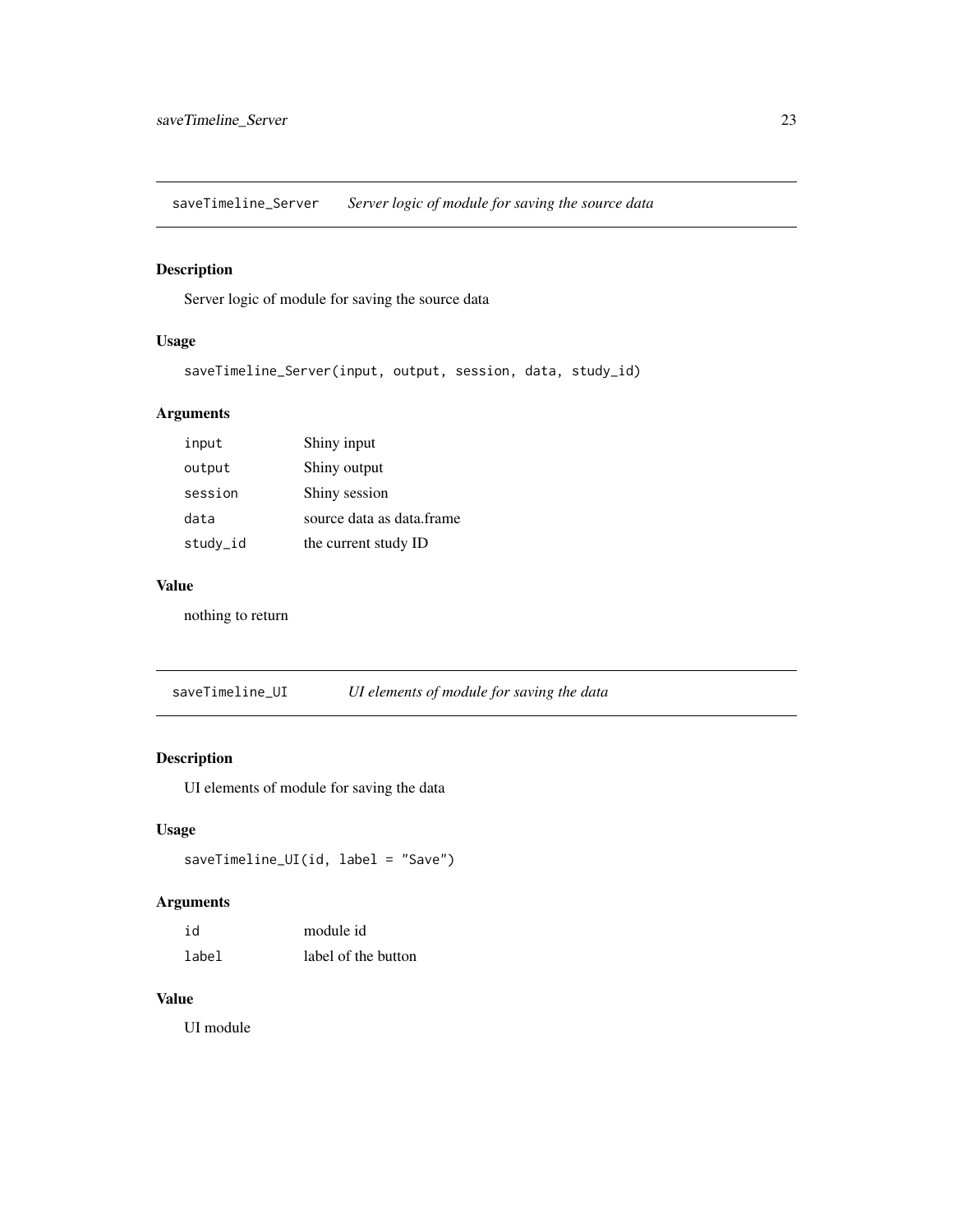<span id="page-23-0"></span>setupConda\_cbpManager *Install conda environment with basilisk before launching the app*

#### Description

Install conda environment with basilisk before launching the app

#### Usage

```
setupConda_cbpManager()
```
#### Value

Nothing to return

#### Examples

setupConda\_cbpManager()

shinyAppServer *Shiny app server function*

#### Description

Shiny app server function

#### Usage

```
shinyAppServer(input, output, session)
```
#### Arguments

| input   | provided by shiny |
|---------|-------------------|
| output  | provided by shiny |
| session | provided by shiny |

#### Value

nothing to return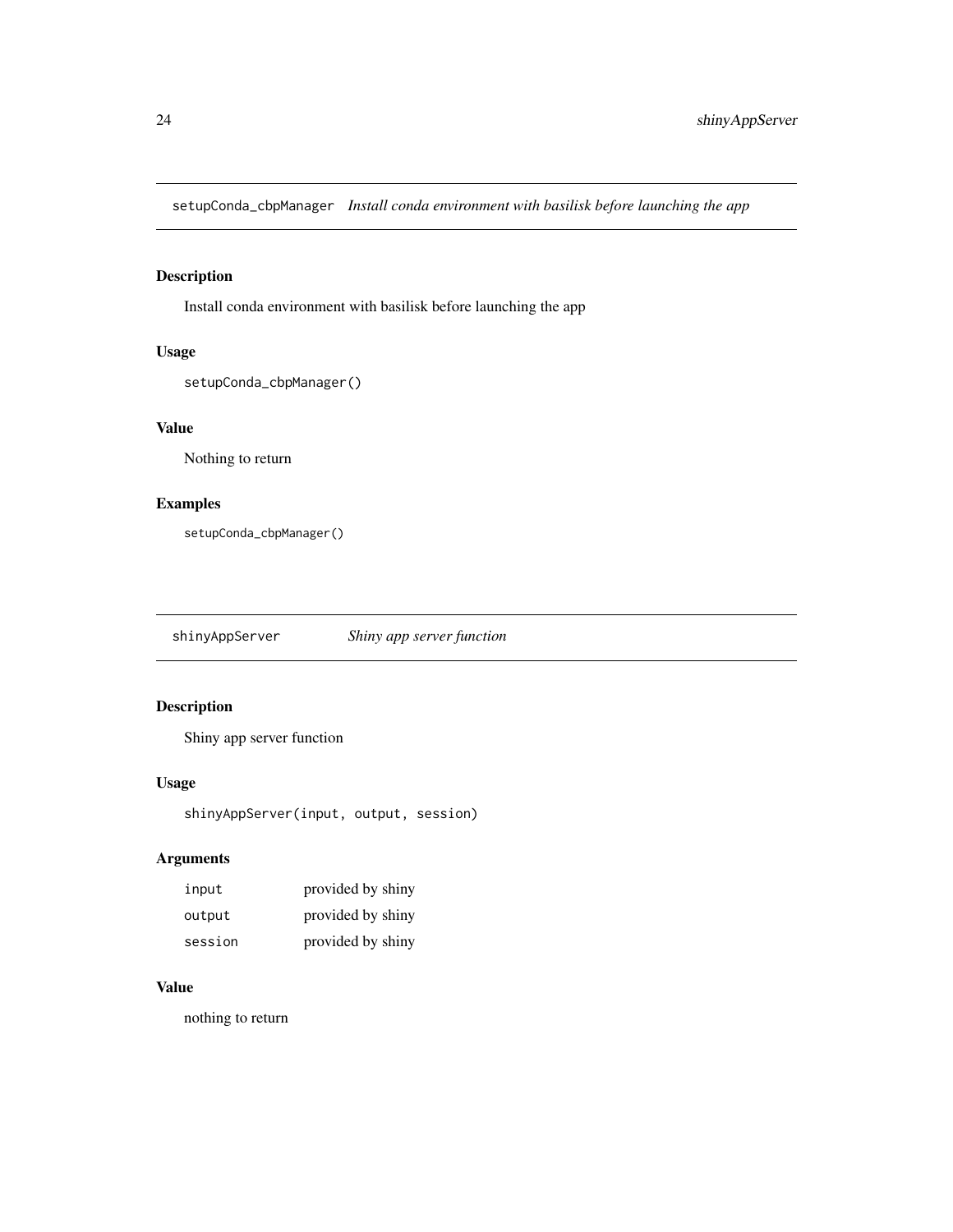<span id="page-24-0"></span>

Shiny app server object create the shiny application user interface

#### Usage

shinyAppUI

# Format

An object of class shiny.tag of length 3.

updateOncotreeUIwidgets

*Updates UI-widgets for specific columns of oncotree entries*

#### Description

Updates UI-widgets for specific columns of oncotree entries

#### Usage

```
updateOncotreeUIwidgets(
 session,
 row_last_clicked,
 mode = c("add", "edit"),tab = c("Patient", "Sample")
)
```
#### Arguments

| session          | Shiny session                                           |  |
|------------------|---------------------------------------------------------|--|
| row_last_clicked |                                                         |  |
|                  | the index of the row last clicked in the oncotree table |  |
| mode             | determines the inputed prefix of the UI-widget          |  |
| tab              | "Patient", "Sample" - The used tab; sets the html id pr |  |

#### Value

nothing to return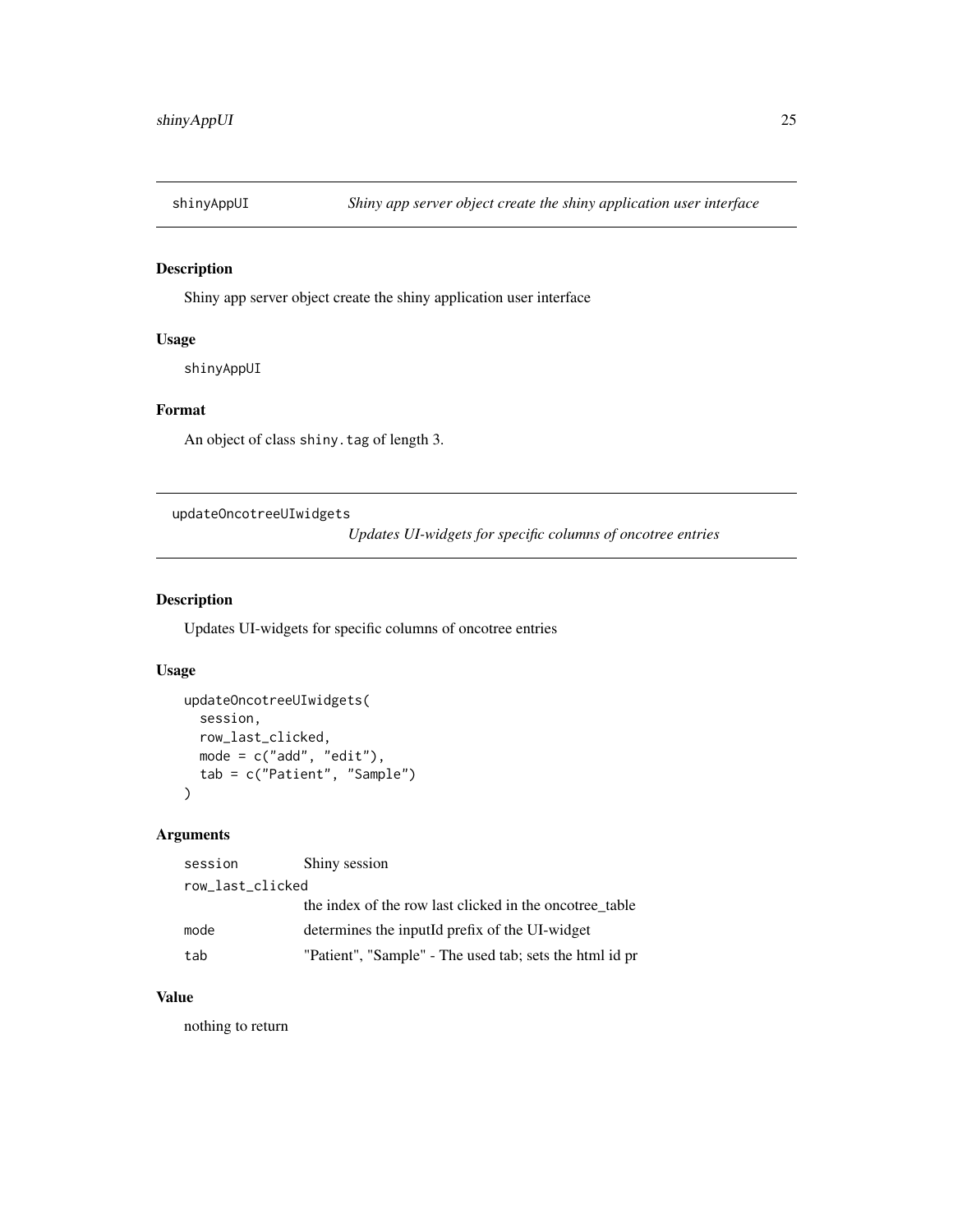<span id="page-25-0"></span>validateResourceDefinition

*Validate resource\_definition input*

#### Description

Validate resource\_definition input

#### Usage

```
validateResourceDefinition(values, resourceDf, mode = "add")
```
#### Arguments

| values     | List of input values                       |
|------------|--------------------------------------------|
| resourceDf | data.frame of data resource definition     |
| mode       | The mode of the function ('add' or 'edit') |

## Value

boolean

```
validateResourcePatient
```
*Validate resource\_patient input*

#### Description

Validate resource\_patient input

#### Usage

validateResourcePatient(values)

# Arguments

values List of input values

## Value

boolean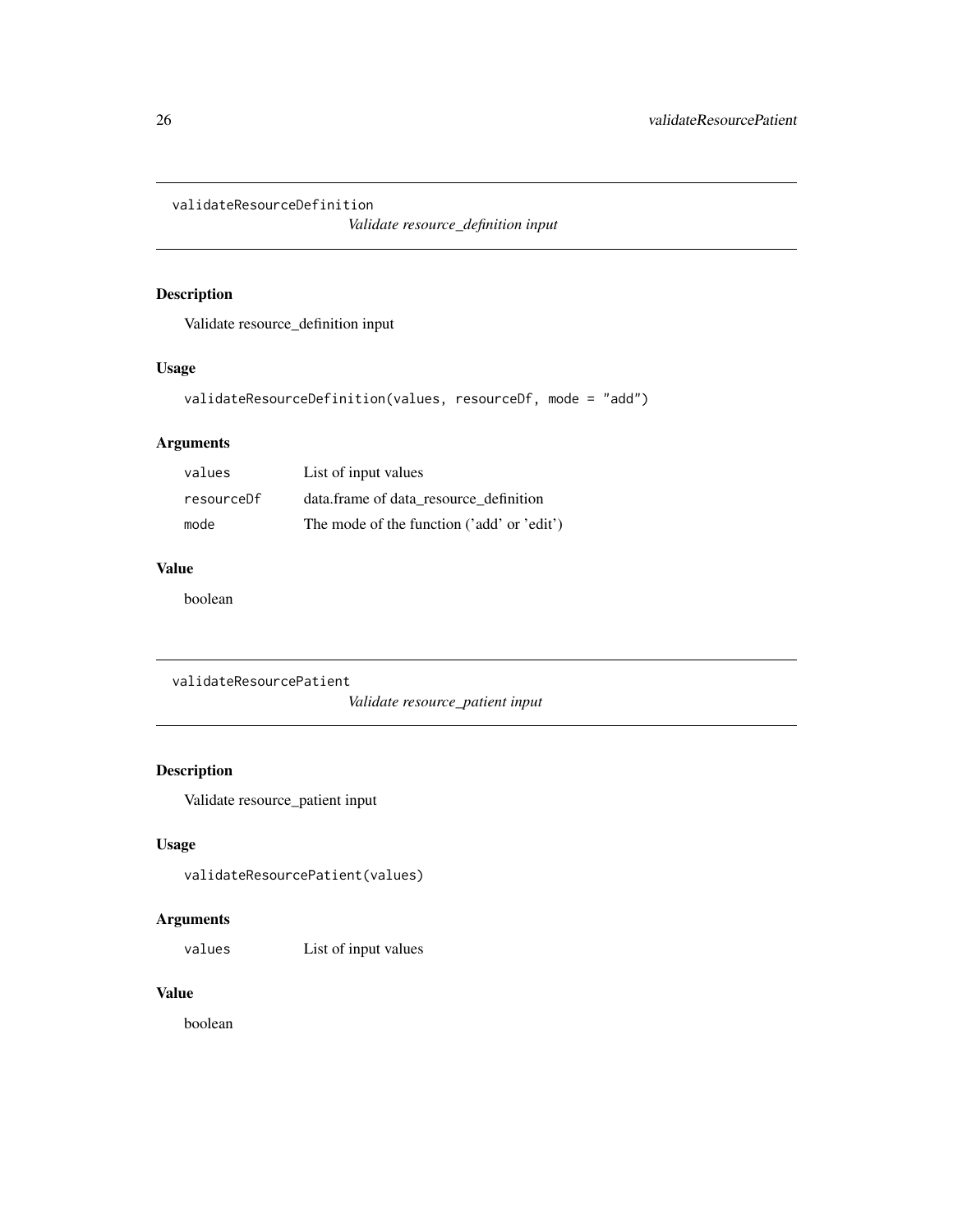<span id="page-26-0"></span>validateResourceSample

*Validate resource\_sample input*

## Description

Validate resource\_sample input

#### Usage

validateResourceSample(values)

## Arguments

values List of input values

#### Value

boolean

validateResourceStudy *Validate resource\_study input*

#### Description

Validate resource\_study input

#### Usage

```
validateResourceStudy(values)
```
#### Arguments

values List of input values

#### Value

boolean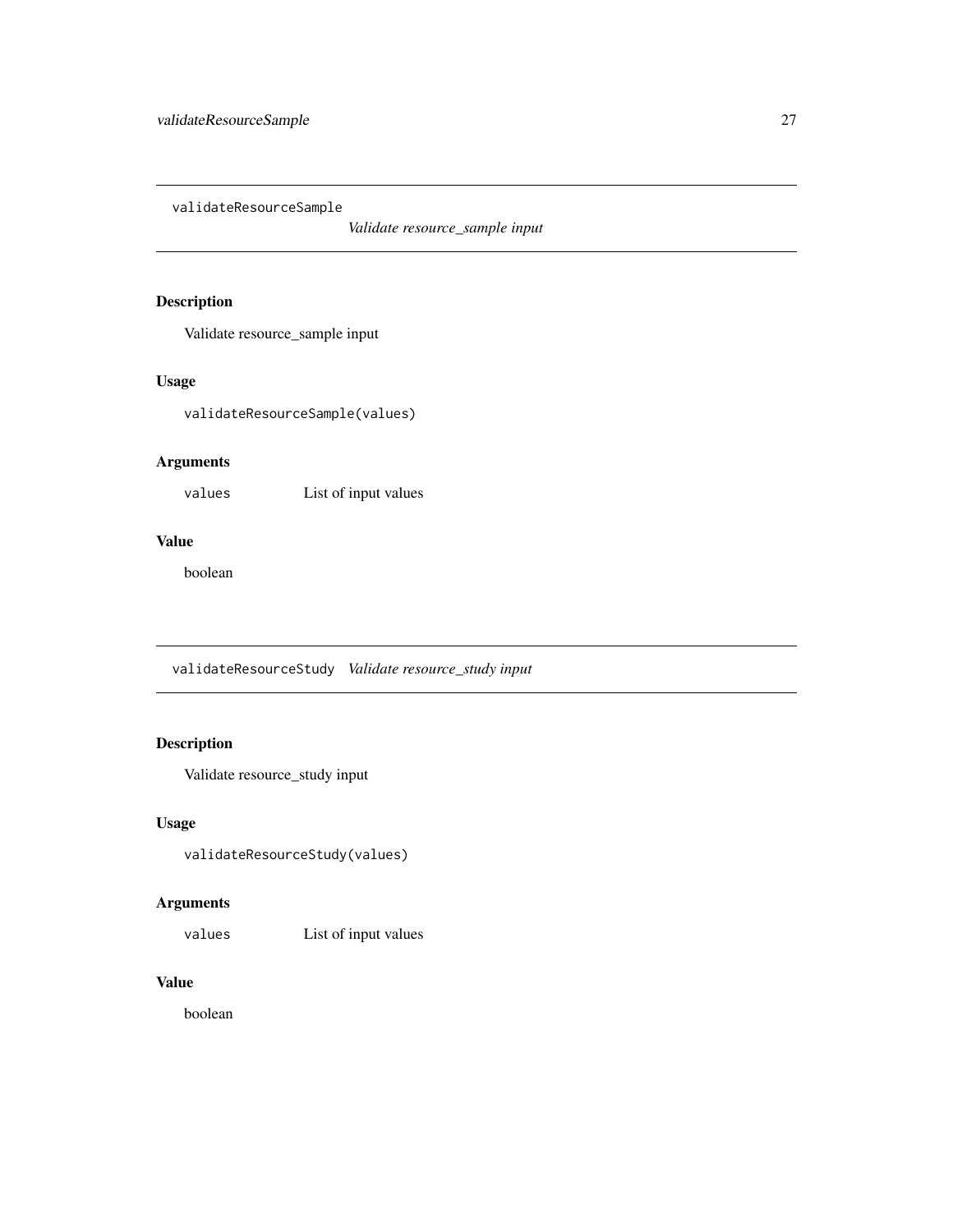<span id="page-27-0"></span>ValidationDependencies

*Validation Dependencies*

#### Description

Vector defining a set of Python dependencies and versions required to operate with the validation scripts for cBioPortal

#### Usage

.validation\_dependencies

#### Format

A character vector containing the pinned versions of all Python packages on which the import validation depends.

| writeLogfile | Write a line to a logfile containing the date, time, username (from |
|--------------|---------------------------------------------------------------------|
|              | Shinyproxy), and the name of the modified file.                     |

#### Description

Write a line to a logfile containing the date, time, username (from Shinyproxy), and the name of the modified file.

#### Usage

```
writeLogfile(outdir, modified_file, log_filename = "cbpManager_logfile.txt")
```
# Arguments

| outdir       | directory, where the logfile should be saved |
|--------------|----------------------------------------------|
|              | modified file Name of the modified file      |
| log_filename | Name of the logfile                          |

#### Value

Nothing to return

#### Examples

```
cbpManager:::writeLogfile(tempdir(), "data_clinical_patient.txt")
```